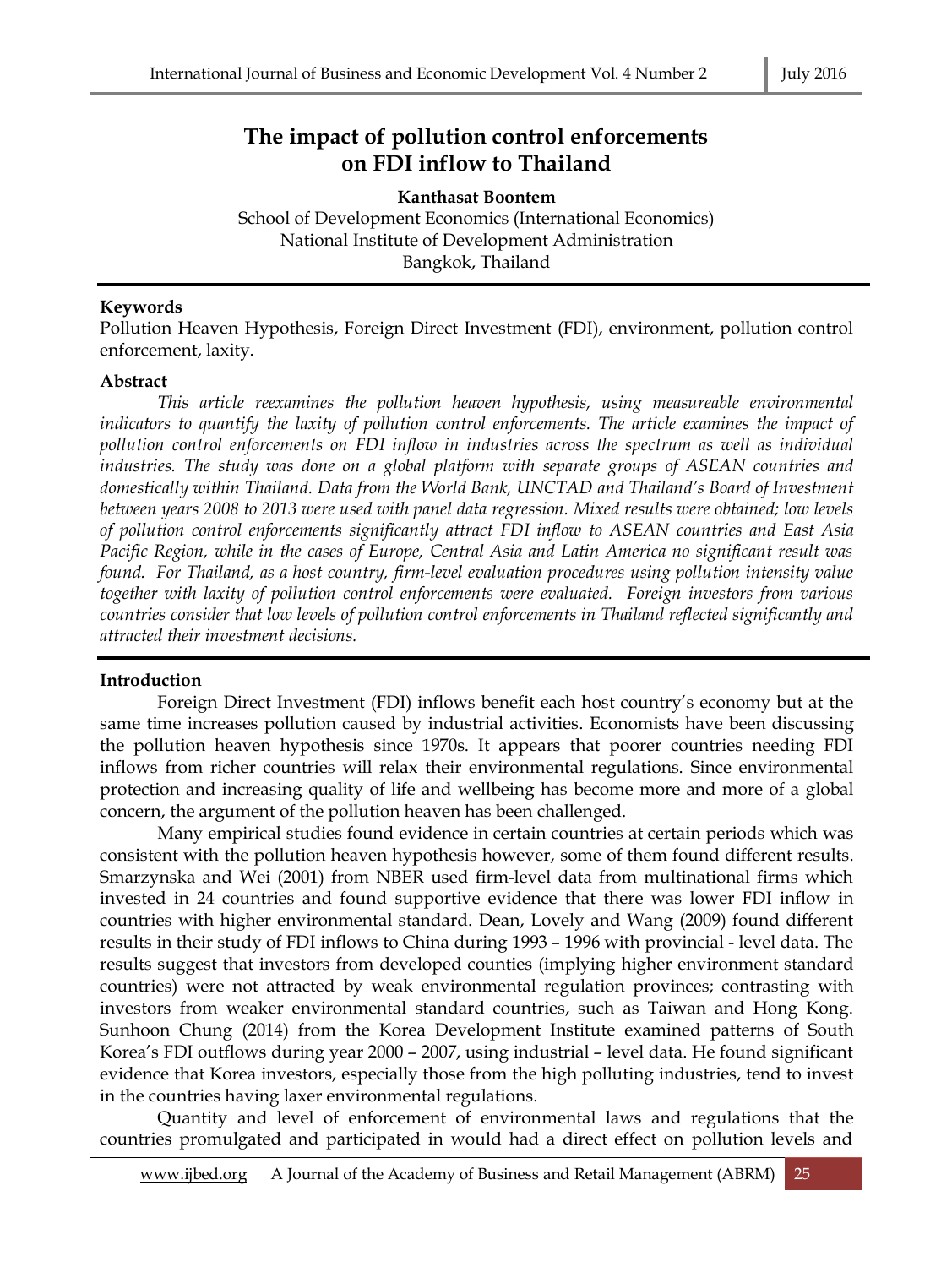consequently impacted their FDI. The number of regulations alone however, could not forecast how stringent the environmental body of that country focused on their implementation. The argument then came to the forefront about what would or should be changed if countries had weak enforcements on their environmental regulations. Low levels of pollution control enforcements could be investigated from the measured pollution indicators like dust content in ambient, carbon dioxide (CO2) emission and Biological Oxygen Demand (BOD) in water. Foreign investors can use such data to anticipate how the host countries pay attention to and evaluate the pollution control in future and their behavior following the pollution heaven hypothesis. Enforcements on promulgated environment regulations require serious effort from government institutions and cost of implementation would be one of the barriers, moreover high pollution control enforcements would cost the investors as well. Either stringent or lax enforcement, both pose challenges to government policy, therefore the impact of pollution control enforcements on FDI inflows is the first economic problem to be solved. Because Thailand is one of developing country that confronts with aforementioned problem and has no previous specific studies about the impact of pollution control enforcement and FDI inflows, therefore this study will provide initial policy recommendations to the Thai government on the subject of environmental standards and FDI.

#### **2. FDI and the Environment**

### **2.1 FDI inflow and Pollution Indicators**

The amount of FDI inflow to countries would be affected by two distinct fundamentals, 'Horizontal' and 'Vertical' motivations. The horizontal FDI model introduced by Markusen (1984) described investments by multinational enterprises in host countries (other countries) as a way to serve the local market. Therefore, factors affecting horizontal FDI would consist of local market size, industrial network, similarity between home and host countries, plant or industrial level scale of economies and host country tariffs.

The vertical FDI model initiated by Helpman (1984) argued that multinational enterprises invested in host countries because of their business fragmentation to produce in the lower cost locations. Therefore, factors that affect vertical FDI would consist of the abundance of labor, labor price, capital abundance, capital price, and pollution abatement costs related to environmental laxity in host countries.



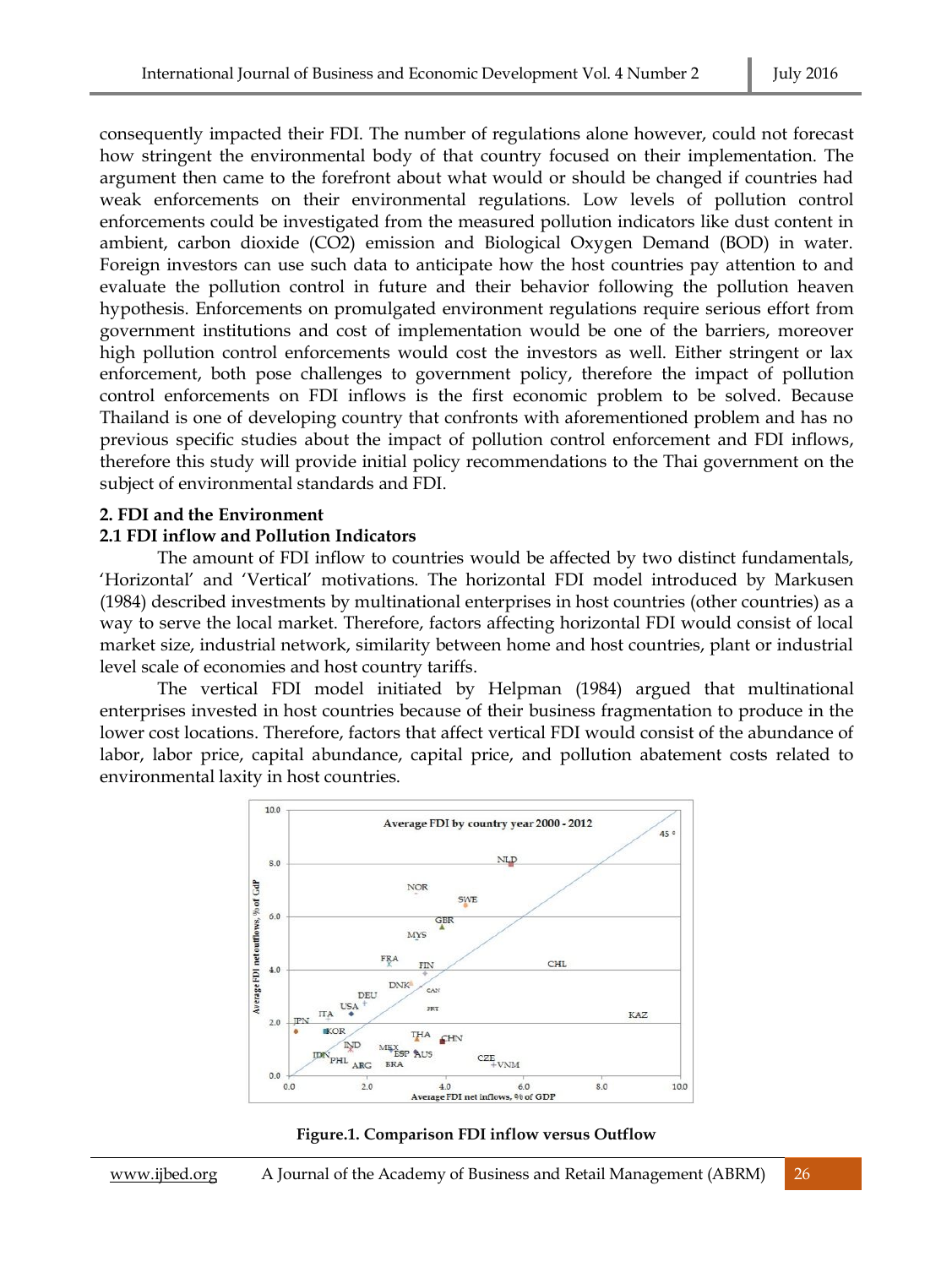

**Fig.2. Comparison of CO2 emission between some of developed and developing countries**

Following vertical FDI; when host countries enforce their pollution control it would result in a higher cost of production and reduce investment attractiveness.

This vertical concept probably has a right prediction for countries that need foreign investments to grow their economy, e.g. emerging or developing countries. However, statistical data depicts that developed countries in Europe and North America have high amount of FDI inflow. Even considering the percentage of FDI inflow of the GDP, as shown in Figure.1, some developed countries such as United Kingdom, Canada; have a higher average value than developing countries. One example to indicate level of pollution control enforcement is a change of CO2 over time. As shown in Figure.2, developing countries in ASEAN like Thailand, Malaysia and Indonesia have increasing CO2 emissions while developed countries like the U.S., United Kingdom and Germany shows a decreasing trend.

Different trends in pollution but similar increasing trends for FDI inflows to the host country motivates this study to find out whether the pollution heaven hypothesis still exist and in what country groups. More detail for Thailand, the impact of stringent pollution control enforcements on FDI inflow will be analyzed in overall industries and individual industries. The empirical model with econometric analysis of pollution control enforcement and FDI inflow will be presented in the next sections.

### **2.2 Theoretical Framework**

Following the theory by Copeland and Taylor (2003) and similar to Chung (2014), we use the concept of gravity model and consider that FDI has an exponential function form.

#### $FDI_{it} = \exp(\beta Vertical_{it} + \emptyset Horizontal_{it})$  (1)

Where horizontal and vertical are two distinct fundamentals of FDI motivation to host country i in year t. Assume that there is small open economy and an industry that jointly produces two outputs; good of industry,  $\boldsymbol{X}$  and pollution,  $\boldsymbol{Z}$ . Firm allocates an endogenous fraction,  $\theta$  of its inputs to environmental abatement activities, K is capital and L is labor. To produce one unit of good X we deploy the production function in equation (2). When X is produced, one unit of pollution Z is also produced as per equation (3), where function  $\varphi(\theta)$ imply efficiency of fraction  $\theta$ , higher  $\theta$  cause lower pollution Z, and  $0 \le \theta \le 1$ ;  $\varphi(0) = 1$ and  $\varphi(1) = 0$ ,  $\frac{\partial \varphi}{\partial \theta} < 0$ .

www.ijbed.org A Journal of the Academy of Business and Retail Management (ABRM) 27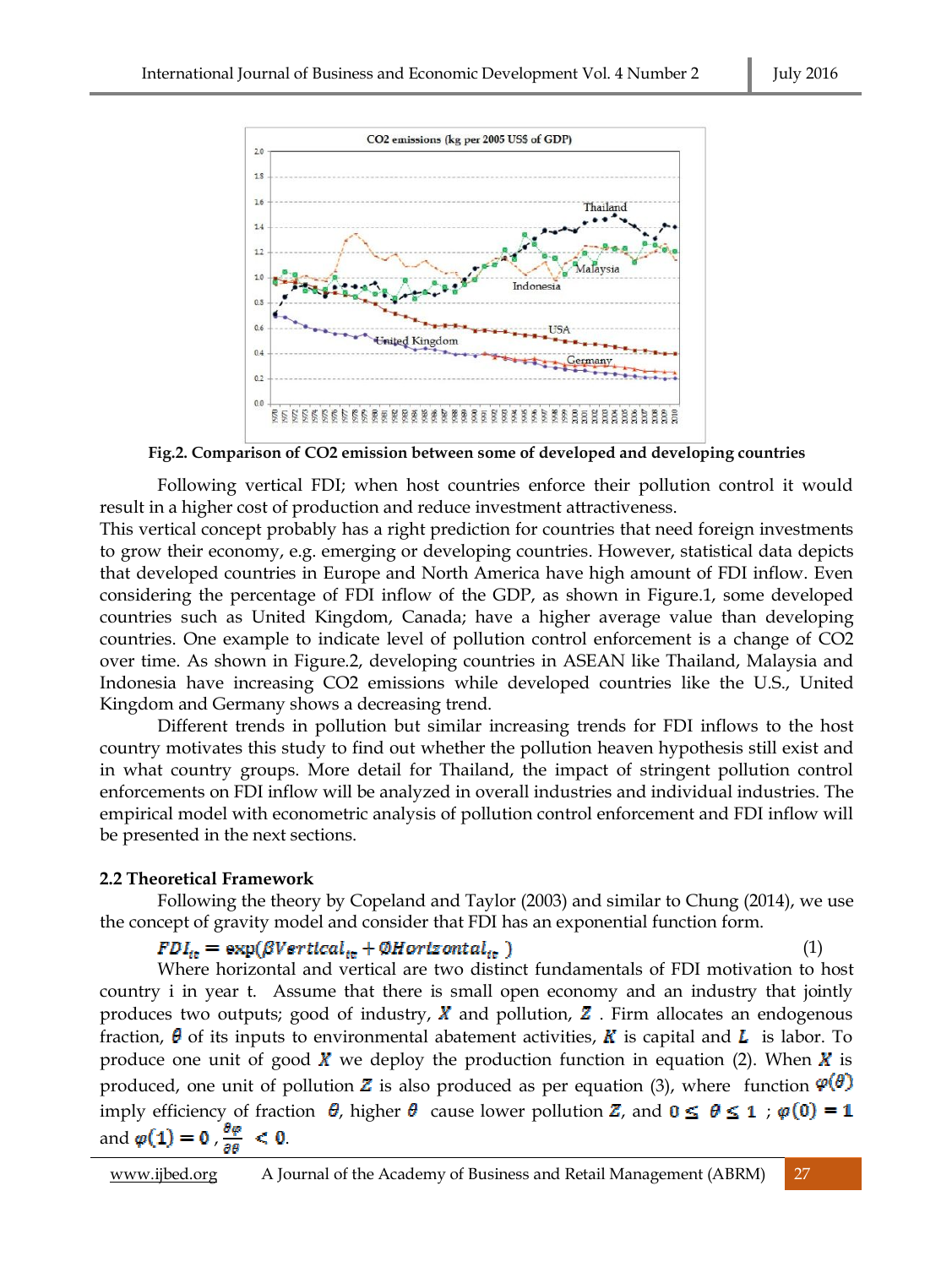$$
x = (1 - \theta) \cdot F(K_X, L_X)
$$
  
\n
$$
z = \varphi(\theta) \cdot F(K_X, L_X)
$$
\n(2)

From those two equation, if  $\theta = 0$ , there is no pollution abatement activity, each unit of output x generates one unit of pollution  $z_i$ , such that  $x = F(K_x, L_y)$  and  $z = x$ . Let functional form of abatement be  $\varphi(\theta) = (1-\theta)^{1/\alpha}$ , where  $0 < \alpha < 1$ , x and z will be combined in a single Cobb-Douglas function form in equation (4). This equation shows that pollution z in equation (3) is a joint output; therefore we can equivalently treat it as an input of production  $x$ .

$$
x = z^{\alpha} \cdot [F(K_{X}, L_X)]^{1-\alpha} \tag{4}
$$

Together with pollution input z, to produce x we need F, the product from K and L, as another input. When considering production for one unit of  $F$ , we can write unit cost function as  $c^F(w,r) = \min_{k \in \{rk + w\}} \{wk + w\}$  w.r.t.  $F(k, l) = 1$ ; where r is capital price and w is labor price. Therefore to produce one unit of  $X$ , it has unit cost function  $c^{\infty}(w,r,\tau) = \min_{\pi,\pi} \{ \tau z + c^F(w,r) \cdot F \}$  w.r.t.  $z^{\alpha} F^{1-\alpha} = 1$ ; where  $\tau$  is the price of pollution and z is pollution input used in  $x$  production. By first order condition we have cost function in equation (5) which is the heart of vertical FDI and play the most important role in this study.

$$
c^F = \left(\frac{1-\alpha}{\alpha}\right) \cdot \frac{z}{F} \cdot \tau \tag{5}
$$

 Horizontal FDI is assumed to play a less important role in this study because of the indirect relationship with pollution and environment when compared to the cost function in equation (5). Horizontal variables in this study adopted Heckscher – Ohlin model, using factor intensity of infrastructure such as energy and water produced; and other factor prices such as cost of business setup in each country, cost of import and export.

Thailand's Environment Regulation and FDI inflow

Thailand's environmental regulations related to air and water pollution from 1970 until 2012 is shown in Figure 3. From the total of 85 regulations, they can consider two regimes for issuing environmental regulations; the first regime during 1970 – 1991 had issued only 10 regulations while the second regime stated since 1992 with 17 regulations issuing in that single year. Those regulations are categorized for three groups consisting of 24 regulations for water pollution, 27 regulations for air pollution and 34 regulations for both air & water pollution. All of the three categories have small but different proportions which would imply that the Thai government took a similar approach for air and water pollution.



**Figure.3. Environmental Regulation related to Air and Water Pollution in Thailand 1970 -2012**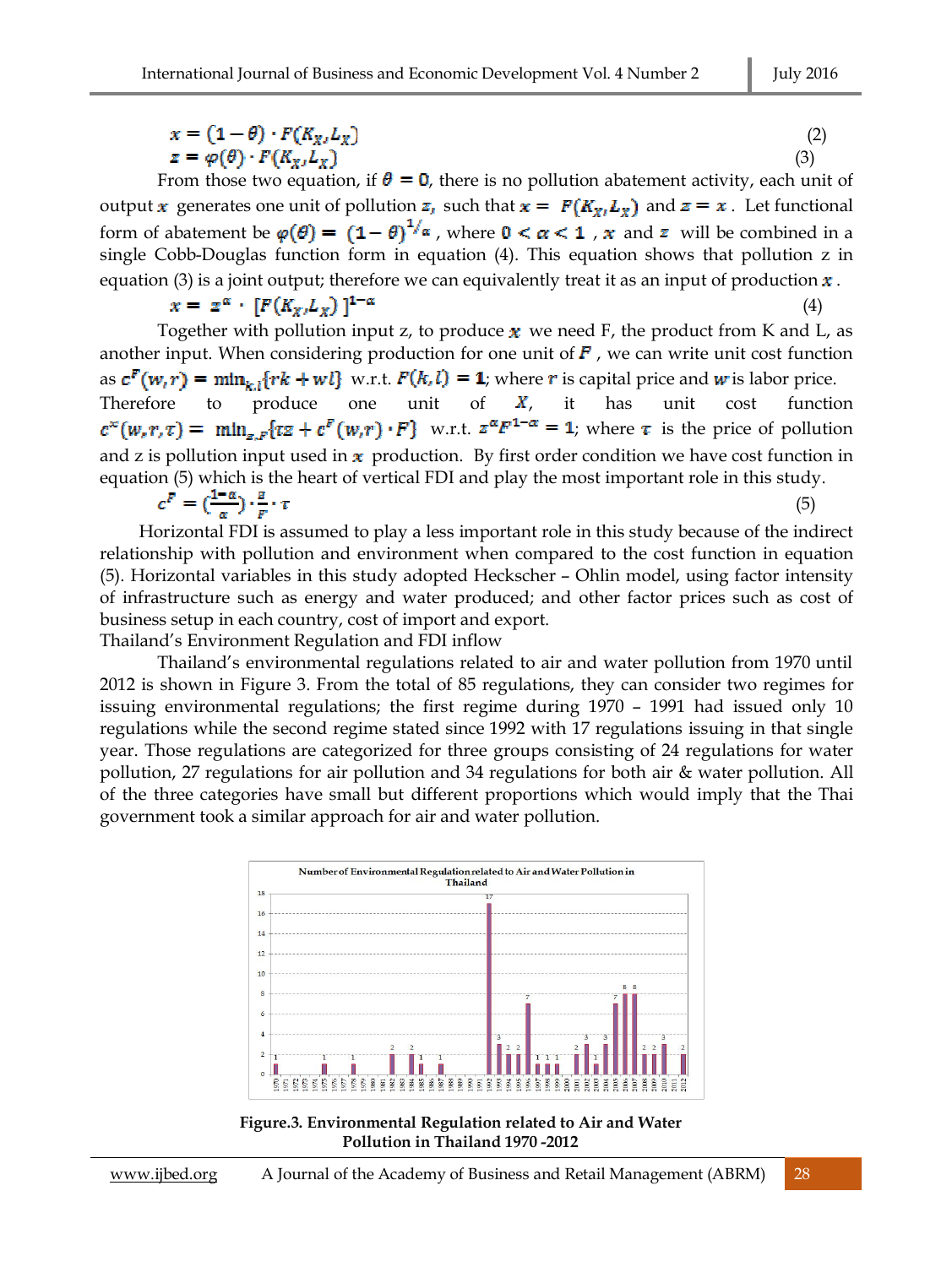Consolidation of FDI inflow data and pollution indicators, as shown in Figure 4, depicts the same increasing trend overtime, especially for CO2 emission. Despite the lack of other continuous pollutant data a question about pollution heaven regarding this scheme remains for Thailand. There are facts that the Thai government was concerned for its environmental position because they issued a lot of regulations in 1992 and rapid FDI growth also occurred in that same period, but it seems that the quantity of regulations had very little effect on pollutant emissions.



**Figure.4. FDI versus Pollution Indicators in Thailand**

# **3. The Data**

### **3.1 Data Arrangement**

Data arrangement is one of the crucial parts in this study because of its complexity. Net FDI inflow data, reported by UNCTAD valued in millions of US dollars is used for the analysis globally and in ASEAN countries levels. In an analysis of Thailand (country level), the data was reported by Thailand's Board on Investment Promotion (BOI) valued at millions of Thai Baht however, currency unit does not affect the result of the study since the impacts are considered in percentage. Environmental indicators, reported in World Development Index (WDI) by the World Bank, are used to calculate the pollution control enforcement variable. Data from WDI is used for all other control variables except wage rate which is reported by the International Labor Organization (ILO). Pollution intensity is calculated from production data of the US Census of Manufacturing.

With regard to data from WDI, countries are grouped into two categories; by region and by income level. This study has a completed FDI data but not for some other variables in some years. Therefore, to increase completeness of data set, the missing data will be unsteadily used from other years and from the average value of the country group.

# **3.2 Measuring Pollution Control Enforcements**

The critical questions in this kind of study relates to quantifying environmental variables. Smarzynska and Wei (2001) set their own environmental enforcement indices; number of international environmental treaties the countries had endorsed, number of countries' environmental standards and number of environmental NGO were used in calculation. Dean, Lovely and Wang (2009) calculated environmental variables by using data from industrial pollution intensity such as actual water pollution and levy charge per pollution. Chung (2014) used survey information from the Global Competitiveness Report, indicating the countries' environmental laxity score rated by businessmen across the world. Together with pollution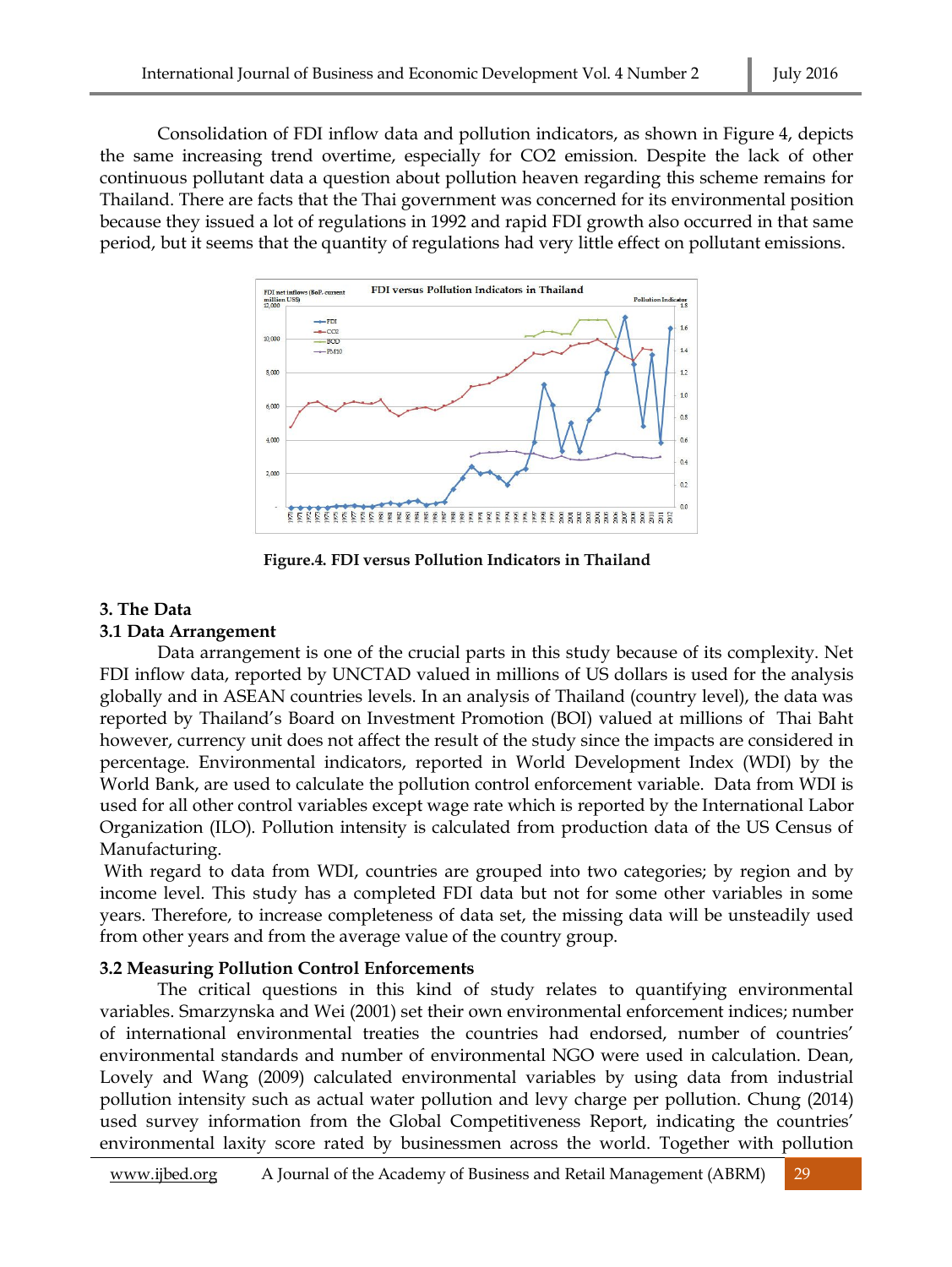intensity measured by energy intensity of each industry, he quantified environmental variable and then used it in his regression equations.

Measuring pollution control enforcements in this study deploys methodology from Dean, Lovely and Wang (2009), using quantitative environmental indicators from the World Development Index to calculate the degree of laxity on pollution control. Applying pollution intensity from Chung (2014) into environmental laxity to indicate the level of pollution control enforcements for each industry group, this method will only apply for Thailand level because of its availability in the industrial level's FDI data. Notations of all variables are described in Table 1.

Three environmental indicators are used in calculating the laxity on pollution control. These consist of LAX1 which is notation for CO2 emissions (kg per 2005 US\$ of GDP); LAX2 which is notation for Organic water pollutant (BOD) emissions (kg per day per worker); and LAX3 which is notation for PM2.5 pollution, the dust content in ambient, measured by mean annual exposure (micrograms per cubic meter). There are three kinds of quantified environmental laxity variables; each is calculated in relative number to the benchmarked country. All of them are weighted at an average by pollution price, the U.S. pollution abatement cost in the year 2005 from PACE (Pollution Abatement Operating Cost) was calculated as shown in Table 2, and therefore environmental variables are finally quantified to indexed numbers.

First, ILAX is an index of laxity in environmental control of individual country used in the analysis for global level. Second, RLAX is a relative laxity in environmental control of host country used in the analysis for individual countries at the ASEAN level. Third, RLAXPI is a combination between pollution intensity of specific industry and relative laxity in environmental control of host country, used for firm level data in the analysis of Thailand level. ILAX and RLAX variables refer to  $\alpha$  in equation (5) while RLAXPI refer to combination of  $\alpha$ term with  $\boldsymbol{z}$ , where  $\boldsymbol{z}$  is considered as a proxy of pollution intensity. Using the concept of pollution heaven hypothesis, the higher  $\alpha$  value the lower unit cost  $(c^F)$  and the higher z value the higher unit cost.

Although there is evidence that the environmental indicator in the U.S. is weaker than many of its developed counterparts in Europe, the U.S. still has more complete data for both environment and other control variables. Therefore, the U.S. would be the best benchmarked country in the calculation of relative number of the three environmental indicators; hence ILAX of the U.S. is set equal to 1. Countries which have ILAX value greater than 1 means those countries have weaker pollution control than the U.S. Higher values indicate the larger degree for countries to be considered as pollution heaven. For example, in the cases of Malaysia in year 2009, Malaysia has value of LAX1 = 1.2258, LAX2 = 0.1227 and LAX3 = 13.0863; while the U.S. has value of LAX1 = 0.4005, LAX2 = 0.1425 and LAX3 = 13.7376. Then ILAX of Malaysia is calculated by weighted average as (1.2258/0.4005)\*0.281 + (0.1227/0.1425)\*0.438 +  $(13.0863/13.7376)*0.281 = 1.505.$ 

RLAX is calculated from ILAX. It is measured relatively between host and home country, to show how the home country considers the host in terms of laxity in pollution control enforcement when compared to their own level. For example Thailand, as a host country, compared with Malaysia in year 2009, Thailand had ILAX = 1.8909, Malaysia = 1.505, Therefore, Thailand had a weaker pollution control enforcement than Malaysia. RLAX of Thailand is set as 1.8909/1.8909 = 1, RLAX of Malaysia = 1.8909/1.505 = 1.2564 means that Malaysia (the home) considers Thailand (the host) to be weaker in pollution control enforcements than they are by about 1.2563 times. The higher the RLAX number of the host country, the home country will consider the host as being weaker in pollution controls.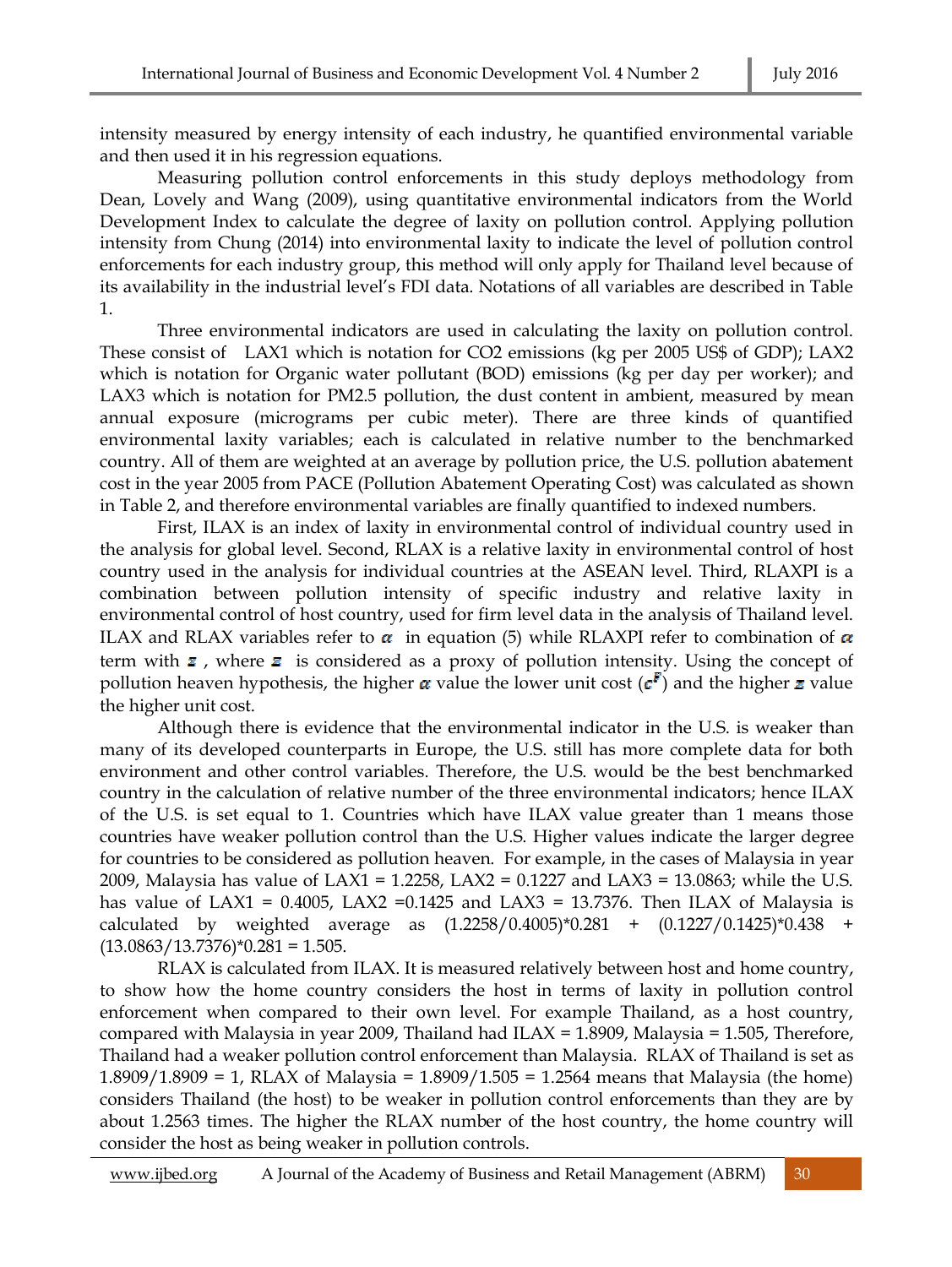RLAXPI is calculated by multiplying pollution intensity (PI) with RLAX value. Similar to Chung (2014), only relative laxity in pollution control enforcement has less effect when deep considerations are given to industrial level; including PI into relative laxity which distinguishes high pollution industries from low ones. Pollution intensity (PI) value is calculated by using data from the 2011 Annual Survey of Manufactures by US Census of Manufacturing. 'Energy spending ratio as per value of product shipment' of each industry is used as a proxy of such PI. The industry code number in that survey follows the North America Industry Classification System (NAICS). Using this code matching with Thailand BOI's action code we will then have pollution intensity (PI) value of each BOI's approved project. Similar to RLAX, the higher RLAXPI number, the higher level that home country considers the host country as weaker in pollution control in specific industries.

Two other important variables related to the environment are IENVITAX and RENVITAX, with reference to  $\tau$  in equation (5). Both variables are proxies of the pollution price of each country, the higher the value the higher product unit cost  $(c^F)$ . There are similar calculation methodologies to ILAX and RLAX, where IENVITAX is the variable notation for global level and RENVITAX is for individual country in ASEAN and Thailand level. The weighted average by pollution abatement cost from PACE is also applied as shown in Table 2.

| Notation      | Type       | Description in relative<br>term                | Refer to<br>variable<br>in theory | Measurement                                                                                                                                                    | Source of Data                       |
|---------------|------------|------------------------------------------------|-----------------------------------|----------------------------------------------------------------------------------------------------------------------------------------------------------------|--------------------------------------|
| <b>FDI</b>    |            | Net FDI inflow                                 |                                   | In million US Dollars at current<br>prices and current exchange rates<br>for Global and ASEAN level<br>In million Thai Baht for the study<br>in Thailand level | UNCTAD and<br><b>BOI</b> of Thailand |
| <b>LAX</b>    | Vertical   | Laxity<br>of<br>country's<br>pollution control | $\alpha$                          | Average of CO2, BOD, PM2.5<br>emission                                                                                                                         | World Bank                           |
| ENVITAX,      | Vertical   | Environmental tax                              | Т                                 | Average of adjusted saving for<br>energy depletion, natural resources<br>depletion and particulate emission<br>damage                                          | World Bank                           |
| r             | Vertical   | Capital price                                  | F                                 | Government bond or<br>Lending<br>Rate or Treasury rate 2012                                                                                                    | World Bank                           |
| W             | Vertical   | Labor wage                                     | F                                 | Average Monthly wage, in million<br>US dollar at Y2005 price                                                                                                   | <b>ILO</b>                           |
| <b>TARIFF</b> | Horizontal | Import tariff                                  |                                   | Tariff rate, applied, simple mean,<br>manufactured products (%)                                                                                                | World Bank                           |
| <b>BUSET</b>  | Horizontal | Cost of business set up                        |                                   | Cost<br>of<br>business<br>start-up<br>procedures (% of GNI per capita)                                                                                         | World Bank                           |
| <b>EXCOST</b> | Horizontal | Cost of export good                            |                                   | Cost to export and import (US\$ per<br>container)                                                                                                              | World Bank                           |
| <b>MCOST</b>  | Horizontal | Cost of import good                            |                                   | Cost to import (US\$ per container)                                                                                                                            | World Bank                           |
| <b>ROAD</b>   | Horizontal | Road intensity                                 |                                   | Road density (km of road per 100<br>sq. km of land area)                                                                                                       | World Bank                           |
| <b>ENERGY</b> | Horizontal | Energy abundant                                |                                   | Energy production (kt of oil<br>equivalent)                                                                                                                    | World Bank                           |
| <b>WATER</b>  | Horizontal | Water abundant                                 |                                   | Annual freshwater withdrawals,<br>total (billion cubic meters)                                                                                                 | World Bank                           |
| <b>GDP</b>    |            |                                                |                                   | In US Dollars at Year 2005 prices                                                                                                                              | World Bank                           |

#### **Table 1: Notation of variables used in this study**

| ILAX , RLAX | Description                             | Cost<br>Abatement<br>(million USD) | Weighted |
|-------------|-----------------------------------------|------------------------------------|----------|
| LAX1        | CO2 emissions (kg per 2005 US\$ of GDP) | 4,314.6                            | 0.2810   |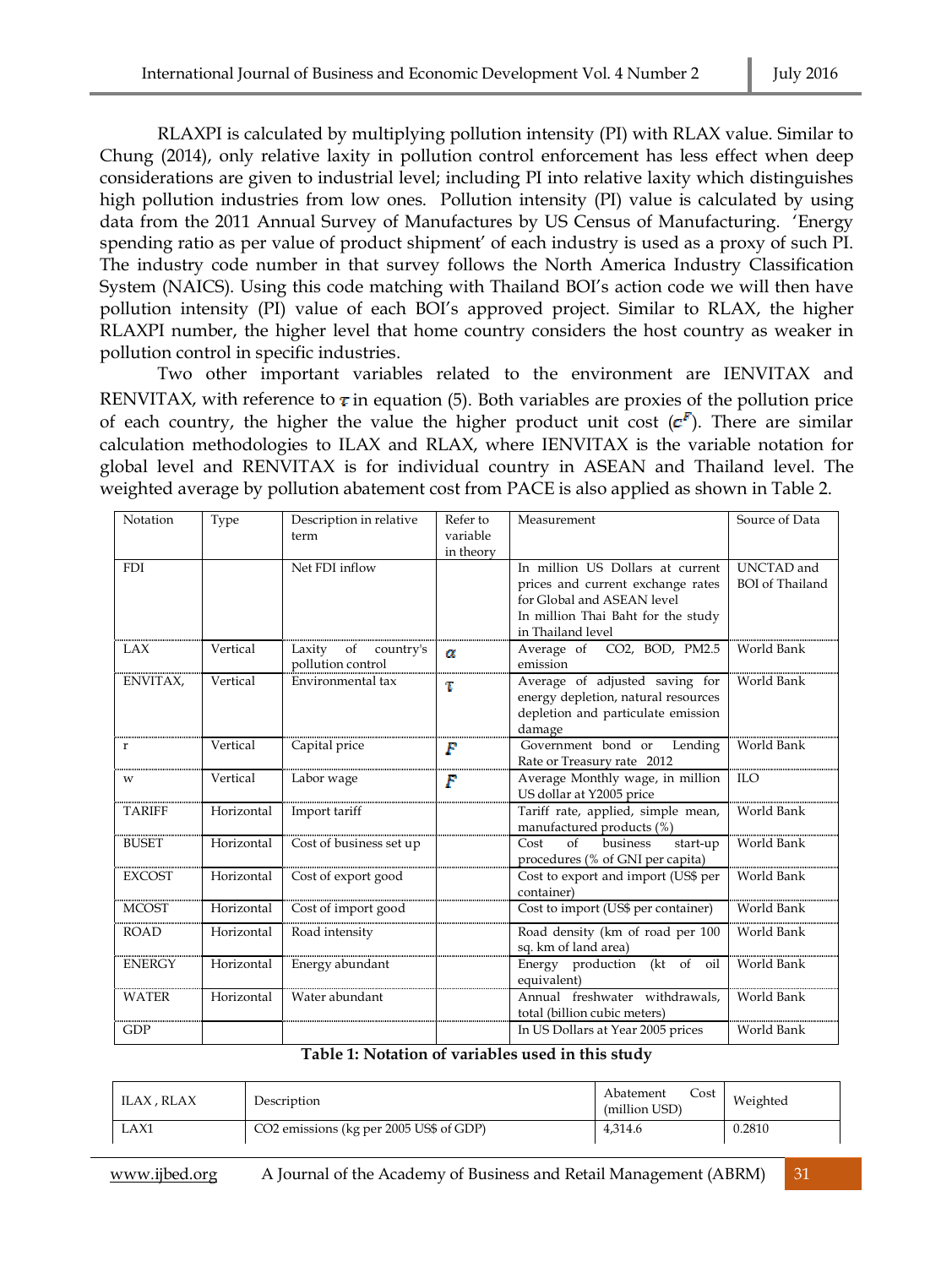| LAX <sub>2</sub>             | Organic water pollutant (BOD) emissions (kg per day per                          | 6.725.2                            | 0.4380   |
|------------------------------|----------------------------------------------------------------------------------|------------------------------------|----------|
| LAX3                         | worker)<br>PM2.5 pollution, mean annual exposure (micrograms per<br>cubic meter) | 4.314.6                            | 0.2810   |
|                              | Total                                                                            | 15,354.3                           | 1.0000   |
| IENVITAX,<br><b>RENVITAX</b> | Description                                                                      | Abatement<br>Cost<br>(million USD) | Weighted |
| ENVT1                        | Adjusted savings: energy depletion (% of GNI)                                    | 5,712.3                            | 0.2763   |
| ENVT <sub>2</sub>            | Adjusted savings: natural resources depletion (% of GNI)                         | 5,709.7                            | 0.2761   |
| ENVT3                        | Adjusted savings: particulate emission damage (% of GNI)                         | 9,255.48                           | 0.4476   |
|                              | Total                                                                            | 20,677.5                           | 1.0000   |

#### **Table 2: Example of calculation of environmental laxity**

#### **4. The Model**

From equation (1), the model includes environmental laxity (or degree of pollution control enforcements) and other economics variables which is written in function form as

# $FDI_{it} = f(LAXITY_{it}, Set\ of\ Economic\ Variables_{it})$

Where, host country i, time t; and null hypothesis is pollution control enforcements, does not affect the FDI inflow. Panel data analysis is used in this study. The panel in the global level and cross-sectional countries data is balanced. The data spans from the year 2008 – 2013 including 202 countries in the study of global levels which can be divided to seven groups of countries considered by region and five groups if divide by income level. For individual countries in ASEAN, the panel is unbalanced because of missing data for some home countries. The firm level in Thailand' consists of a pooled data observed during year 2009 – 2013.

Regarding the analysis technic, I initially used time dummy variables in modeling the difference in intercept term between periods. Interaction term between time dummy and environmental variables, ILAX, RLAX and RLAXPI, are further analyzed to determine differences of slope coefficients. Other dummy variables including country dummy, regional dummy and income level dummy are also analyzed, but when these dummies enter the global level model, it leads to a heteroscedasticity problem. Therefore, time fixed effects is a major technic used in this study. Exponential function in equation (1) is transformed to log-linear models which can be written in general form as shown in equation (6), (7) and (8) for global level while equation (9) is country fixed effect model using in comparison between time fixed effect and unit fixed effect method.

$$
logFDI_{it} = c + \alpha_1 ILAX_{it} + \sum_{t=2}^{T=6} \lambda_t YEAR_t + \sum_{t=2}^{T=6} \alpha_t ILAX_{it} \cdot YEAR_t + \beta_k (IX_{k, it}) + \varepsilon_{it}
$$

$$
(6)
$$

$$
logFDI_{it} = c + \alpha_1 ILAX_{it} + \sum_{s=2}^{S=7} \gamma_s REGIONID_s + \sum_{s=2}^{S=7} \gamma_s ILAX_{it} \cdot REGIONID_s + \beta_R (IX_{kit} +
$$

$$
\varepsilon_{\rm it} \tag{7}
$$

$$
logFDI_{it} = c + \alpha_1 ILAX_{it} + \sum_{s=2}^{S=5} \gamma_s INCOMEID_s + \sum_{s=2}^{S=5} \gamma_s ILAX_{it} \cdot INCOMEID_s + \beta_k \left( IX_{k,it} \right) + \epsilon_{it}
$$
\n
$$
(8)
$$

$$
logFDI_{it} = c_1 + \alpha_1 ILAX_{it} + \sum_{j=2}^{J=202} c_j CONID_{ji} + \beta_k (IX_{kit}) + \varepsilon_{it}
$$
\n(9)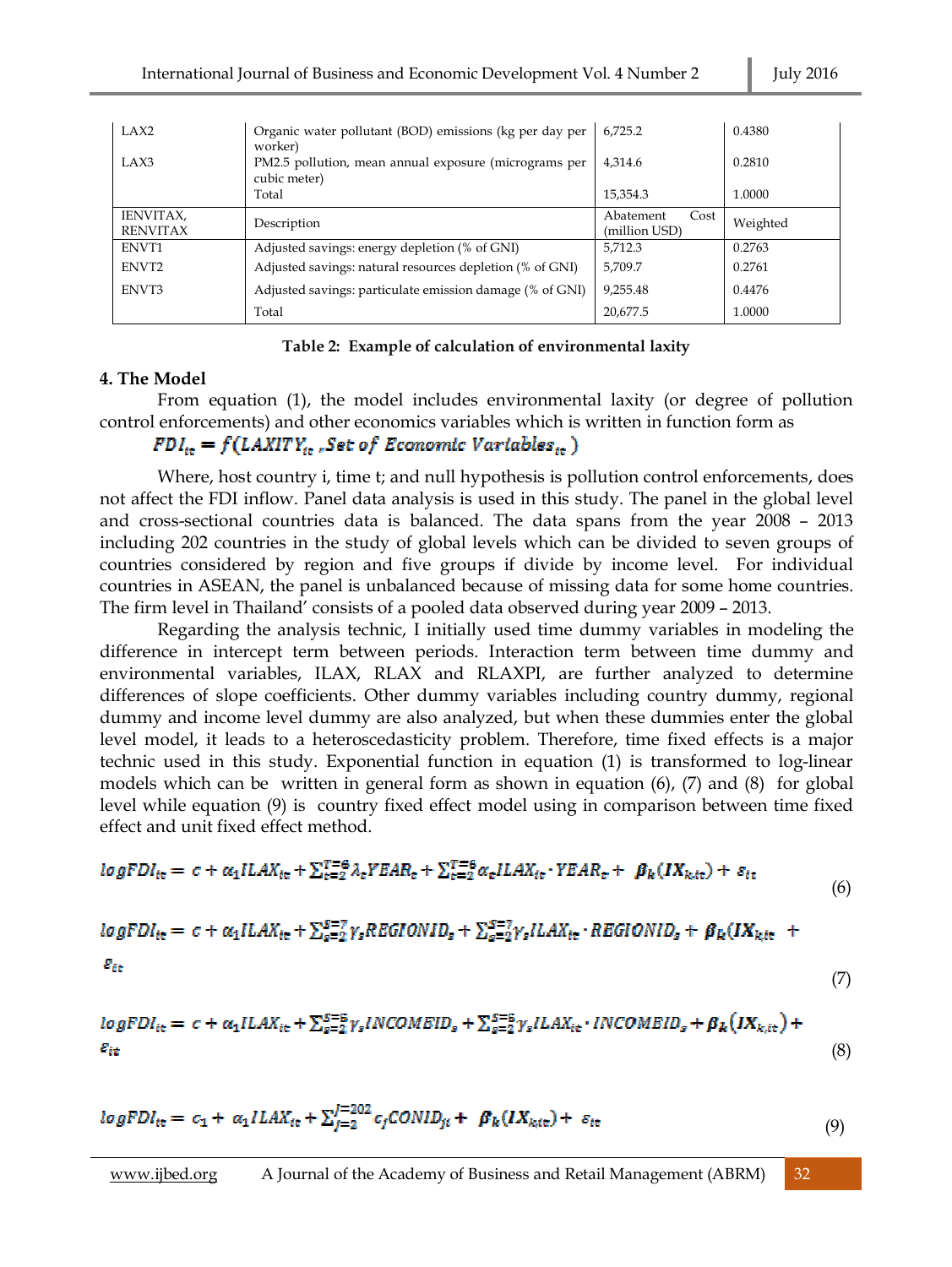Equation (10) is the general form used for individual countries in ASEAN; it is focused on the time fixed effect method because the empirical study which will be described in section 5 shows better result than the country fixed effect.

#### $logFDI_{it} = c + \alpha_1 R LAX_{it} + \sum_{t=2}^{T=6} \lambda_t YEAR_t + \sum_{t=2}^{T=6} \alpha_t R LAX_{it} \cdot YEAR_t + \beta_k (IX_{k, it}) + \varepsilon_{it}$ (10)

In the case of firm level in Thailand, because of another new data set from BOI, country dummy is introduced again to compare with fixed time effect. Equation (11) and (12) are year fixed effect models while equation (13) and (14) are country fixed effect, all of them will be compared using the regression result in next section.

$$
logFDI_{it} = c + \alpha_1 RLANPI_{it} + \sum_{t=2}^{T=5} \lambda_t VEAR_t + \beta_k (RX_{k, it}) + \varepsilon_{it}
$$
\n
$$
(11)
$$

$$
logFDI_{it} = c + \alpha_1 RLANPI_{it} + \sum_{t=2}^{T=5} \lambda_t YEAR_t + \sum_{s=2}^{5=6} \gamma_s RLANPI_{it} \cdot IND_s + \beta_k (RX_{k, it}) + \varepsilon_{it} \tag{12}
$$

$$
logFDI_{it} = c_1 + \alpha_{it} RLANPI_{it} + \sum_{j=2}^{j=202} c_j CONID_{ji} + \beta_k (RX_{k, it}) + \varepsilon_{it}
$$
\n(13)

$$
logFDI_{it} = c_1 + \alpha_{it} RLAXPI_{it} + \sum_{j=2}^{J=202} c_jCONID_{ji} + \sum_{s=2}^{S=6} \gamma_s RLAXPI_{it} \cdot IND_s + \beta_k(RX_{k,it}) + \varepsilon_{it}
$$
\n(14)

Where,  $\epsilon$  is constant term, **YEAR**<sub> $\epsilon$ </sub> is year dummy; **REGIONID** is regional dummy in which the countries is located and **INCOMEID** is country's income level dummy, **CONID** is country dummy and **IND** is industry dummy.  $\beta_k$  is coefficient vector of control variables beside environmental control laxity.  $IX_{k, it}$  is vector of control variables, as described in section 3.2, for the global level study .The control variables are measured in index numbers, because the study of global level doesn't consider bilateral relation.  $\boldsymbol{R} \boldsymbol{X}_{k, it}$  is vector of control variables for the study in individual country in ASEAN and Thailand. This is measured in relative number because it is a bilateral consideration between Thailand as a host country and investors as a home country.

Omitting some terms in the models for difference analysis can be applied, for example of equation (6), omit  $\sum_{i=1}^{6} \lambda_i \cdot VEAR_i$  term if we would like to consider only difference of slope coefficients without different in year intercept, or omit the interaction term  $\sum_{\tau=2}^{6} \alpha_{\tau} \cdot ILAX_{i\tau} \cdot YEAR_{\tau}$ to consider only different in year intercept.

#### **5. Estimation Results**

#### **5.1 Global level**

Comparison between time fixed effect and unit fixed effect models is shown in Table 3. Because of the different kinds of fixed effects, regression analysis of each model is tested for heteroscedasticity problem, which will lead to inefficient model, by using Breusch-Pagan / Cook-Weisberg test. To find out which modes are suitable for next analysis, equation (6), (7) to (8) are analyzed for sub models.

Staring from equation (6) for time fixed effect model, there are three other sub models to be examined. Omit all YEAR dummy variables; I got equation (6.1) the model without time fixed effect. Omit interaction term; I got equation (6.2) the time fixed effect model with different in year intercept. Omit YEAR dummy term but keep interaction term; I got equation (6.3) the time fixed effect model with same year intercept for all years but difference slope coefficient.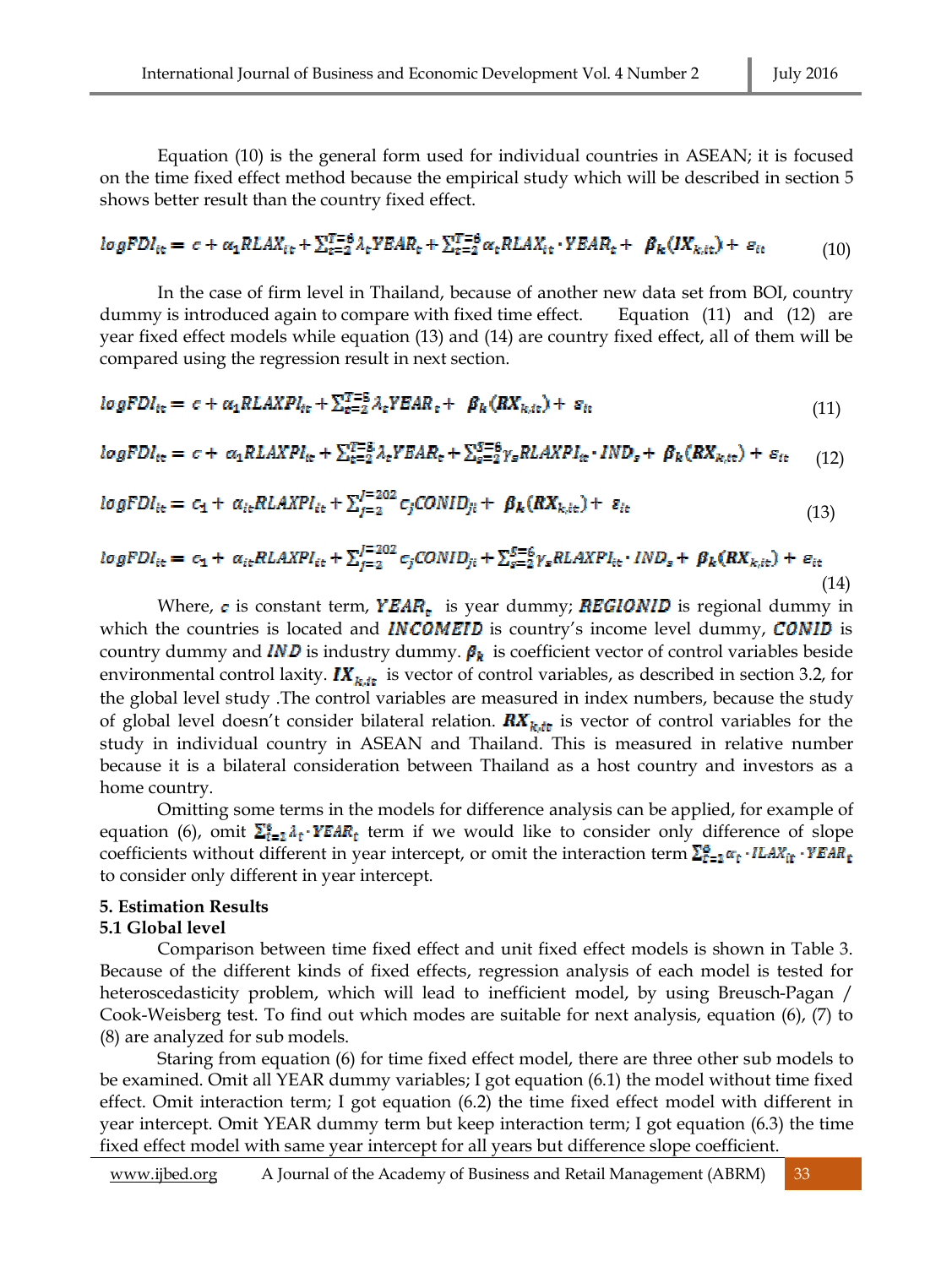| $logFDI_{it} = c + \alpha_1 ILAX_{it} + \beta_k (IX_{k, it}) + \varepsilon_{it}$ |  |
|----------------------------------------------------------------------------------|--|
|----------------------------------------------------------------------------------|--|

$$
logFDI_{it} = c + \alpha_1 ILAX_{it} + \sum_{t=2}^{T=6} \lambda_t YEAR_t + \beta_k (IX_{k, it}) + \varepsilon_{it}
$$
\n
$$
(6.2)
$$

$$
logFDI_{it} = c + \alpha_1 ILAX_{it} + \sum_{t=2}^{T=6} \alpha_t ILAX_{it} \cdot YEAR_t + \beta_k (IX_{k,it}) + \varepsilon_{it}
$$
\n
$$
(6.3)
$$

Lastly, equation (6) itself is the time fixed effect model with different in year intercept and slope coefficient. From low chi square value, with null hypothesis for constant variance, the test results suggest not to reject the null hypothesis, implying that all equation (6) series have no heteroscedasticity problem.

| Breusch-                        | Equation            |                  |                  |                     |        |       |        |        |        |          |        |  |  |
|---------------------------------|---------------------|------------------|------------------|---------------------|--------|-------|--------|--------|--------|----------|--------|--|--|
| Pagan<br>Cook-<br>Weisberg test | (6.1)               | (6.2)            | (6.3)            | (6)                 | (7.1)  | (7.2) |        | (8.1)  | (8.2)  | $^{(8)}$ | (9)    |  |  |
| Chi Square                      | 1.36                | 0.99             | 0.59             | 1.16                | 6.01   | 3.04  | 6.23   | 5.34   | 5      | 4.25     | 49.22  |  |  |
| Ho: Constant<br>variance        | Do<br>not<br>Reject | Do not<br>Reject | Do not<br>Reject | Do<br>not<br>Reject | Reject | Rejec | Reject | Reject | Reject | Reject   | Reject |  |  |

**Table 3: Heteroskedasticity test, comparison between time fixed effect and unit fixed effect models**

Equation (7) models unit fixed effect by regions. Following to WDI report, there are seven regions which consist of East Asia Pacific, Europe and Central Asia, Latin America, Middle East and North Africa, North America, South Asia and Sub-Sahara Africa. Beside equation (7) itself which is considered different in both regional intercept and slope coefficient, there are two sub models to consider for the difference in regional intercept (7.1), and the difference in slope coefficient but having the same regional intercept (7.2). From low high square value, the test results suggest rejecting null hypothesis for constant variance, such that all equation (7) series have heteroscedasticity problems.

$$
logFDI_{it} = c + \alpha_1 ILAX_{it} + \sum_{s=2}^{S=7} \gamma_s REGIONID_s + \beta_k(RX_{k,it}) + \varepsilon_{it}
$$
\n(7.1)

# $logFDI_{it} = c + \alpha_1 ILAX_{it} + \sum_{s=2}^{S=7} \gamma_s ILAX_{it} \cdot REGIONID_s + \beta_k (RX_{k,it}) + \varepsilon_{it}$  (7.2)

Equation (8) models for unit fixed effect by country income level. Also following WDI report, there are five income levels consisting of High Income OECD country, High Income non OECD country, Upper Middle Income, Lower Middle Income and Low Income. Besides equation (8) itself, (8.1) which considers difference in income intercept and (8.2) which considers difference in slope coefficient but same income intercept. Again for high chi square value, all equation (8) series have heteroscedasticity problems. Equation (9) models for unit fixed effect by country, similar to other unit fixed effect models, there exists heteroscedasticity problems.

$$
logFDI_{it} = c + \alpha_1 ILAX_{it} + \sum_{s=2}^{S=5} \gamma_s INCOMEID_s + \beta_k(RX_{k,tt}) + s_{it}
$$
  
\n
$$
logFDI_{it} = c + \alpha_1 ILAX_{it} + \sum_{s=2}^{S=5} \gamma_s ILAX_{it} \cdot INCOMEID_s + \beta_k(RX_{k,it}) + s_{it}
$$
 (8.2)

As per the result of the above analysis, the unit fixed effect model is not appropriate; therefore the next analysis in global level and ASEAN level will focus only for time fixed effect model. Table 4 shows coefficient values of all terms in equation (6). The model according to (6.2) is selected for global level analysis, because every different in year intercept (6.2) has a significant result. By such model, between year 2008 to 2013, there were significant evidence that the countries that had higher laxity in environmental control (or weaker in environmental control) enforcements will attract more FDI inflow. Individual country whose laxity index,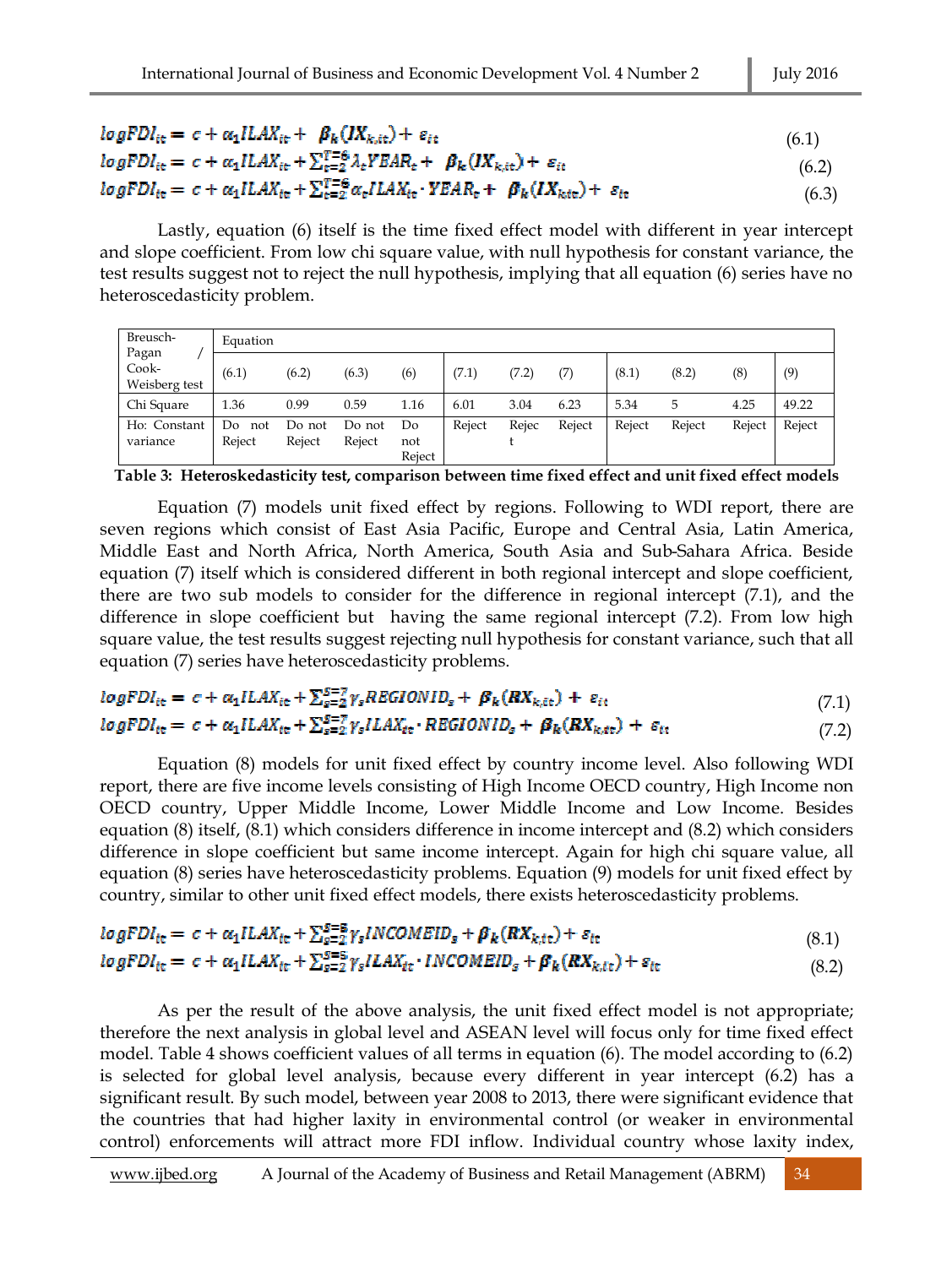increase for 1 point, FDI inflow to that country will increase by 53.5%. In conclusion, pollution heaven existed during that period.

Using the same model (6.2) for different in year intercept to separately examine the regional group, report in Table 5, with no heteroscedasticity problem, the model can be used for East Asia & Pacific region, Europe & Central Asia region and Latin America . Only East Asia & Pacific region have significant evidence that higher laxity in environmental enforcements will attract more FDI inflow. This is quite interesting since ASEAN countries are located in this region. When considerations relate to income groups, with no heteroscedasticity problem, the model is suitable only for Lower Middle Income groups, where significant result of higher laxity in environmental enforcements will attract more FDI inflow.

#### **5.2 ASEAN level**

As consequences of global level analysis, time fixed effect model regarding equation (6) is also used at ASEAN level. Using the same data set from global level but separately considering the ten ASEAN countries which includes Thailand, Indonesia, Malaysia, Philippines, Singapore, Vietnam, Brunei, Cambodia, Laos and Myanmar; regression results are shown in Table 4. Two of four sub models have no heterscedasticity problem; the model with different in year intercept but constant ILAX slope coefficient (6.2) and the model that have both different in year intercept and ILAX slope coefficient (6) which is selected for ASEAN countries analysis by reason of better significant result. In overview of ASEAN between years 2008 to 2013, there was significant evidence that higher laxity in environmental control enforcements will attract more FDI inflow. However, the impact of weak environmental control enforcements to FDI inflow had decreasing trend; in year 2008, if laxity index increase for 1 point then FDI inflow to ASEAN will increase by 378.8%, but reduce to 221 % in year 2013.

Not only was the pollution heaven hypothesis tested for the entire ASEAN region, but each country in the group will be examined according to equation (10). Results shown in Table 6 demonstrate a heteroscredasticity problem only for Malaysia, while Myanmar has no GDP data which will be omitted in regression analysis. There are different impacts for weak environmental control enforcements to FDI inflow for each country, significant results appear for Singapore, Vietnam and Laos and have negative signs which mean weaker environmental control enforcements will detract FDI inflow to those countries. Surprisingly for Vietnam and Laos, who are in the Lower Middle Income country group, the signs differ from the entire group. But not for Singapore because it is a high income country, if we revert back to the global analysis by income group there are also negative signs of ILAX coefficient for all high income group countries even if results are insignificant. There are insignificant impacts on weak environmental control enforcements in countries like Thailand, Indonesia, Malaysia and Philippines who compete with each other to attracting FDI inflow to their respective host country.

### **5.3 Thailand level**

Thailand is a country within ASEAN and also in the Asia & Pacific region. The regression analysis using data from Thailand shows significant results of the impact of pollution control enforcements on FDI inflow. However, there are inconsistencies as what was described in section 5.2 which shows Thailand has insignificant result. This inconsistency motivates me to re test the same hypothesis with other data set. I used firm level data of FDI inflow reported by Thailand's BOI during year 2009 to 2013 to reexamine the pollution heaven hypothesis. To distinguish from previous examination, six industry types are divided for the analysis of different impact of pollution control enforcement on FDI inflow. Because there are different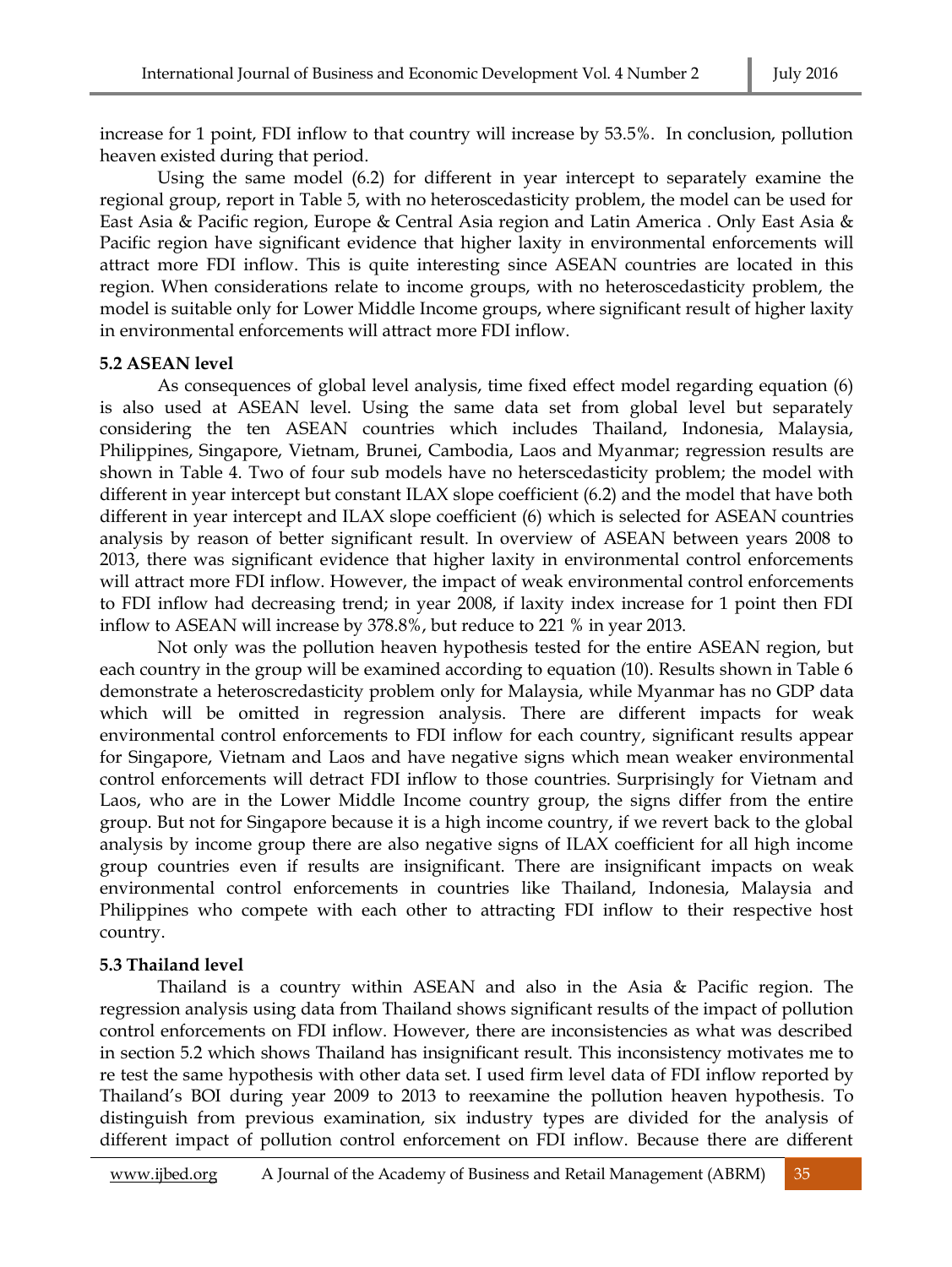pollution intensity for each industry, Pollution Intensity (PI) was induced to create a new pollution control enforcements variable called RLAXPI as described in section 3.2.

Following the equation (11) and (12) for year effect model, regression analysis shows significant result of RLAXPI coefficient. However, the model in equation (12) which test for both different in year intercept and different in slope coefficient among industries has heteroscedasticity problems. Both of equation (13) and (14), for country fixed effect, have significant results and without the problem. As shown in Table 7, when using time fixed effect model, in overview of Thailand during year 2009 to 2013 for similar kind of specific industry, if Thailand has relative weaker pollution control enforcements in relation to home country of more than 1 time, it will attract more investment by 3.84%. Once considered by industry group by using country fixed effect as per equation (14), if Thailand has relatively weaker pollution control enforcements in relation to the home country of more than 1 time, it will increase investment by 11.3% for Agricultural Industry, no impact for Mineral & Ceramic industry, increase investment by 1.78% for Light Industries & Textiles, increase investment by 0.7% for Metal Products and Machinery, detractive Electric & Electronics industry and decrease investment by 4.1% and still attract for Chemical & Paper industry by 1.67% increasing in investment.

### **6. Conclusion**

To analyze whether pollution control enforcements have significant impact to the host country FDI inflow, the level of pollution control enforcements is quantified by using three measurable environment parameters and convert into index and relative number because this method reflects on how strong the host country pays intention to pollution control. Other control variables were included in the model according to the theory by Copeland and Taylor (2003), and regression of panel data used to reexamine this pollution heaven hypothesis.

Results of this study are consistent with many previous researches; even though our world became more concerned with environmental impact for past decades, as a consequence of international trade and investment, yet evidence of a pollution heaven still exist. The reexamination by using global FDI inflow data during year 2008 to 2013 demonstrated that, in overview, weak pollution control enforcements still attract FDI inflow to the host country. Group of country in Asia & Pacific region include ASEAN have a significant impact of pollution control enforcements on FDI inflow, which should be taken into consideration because these country groups also have high FDI growth rate as well. In Thailand, there are four industry groups that pollution heaven has significantly impacted with FDI inflow. These industries consist of Agricultural, Light industries & Textiles, Metal Products & Machinery, and Chemicals & Papers. However the Electrical & Electronics industry has a significant but decreasing impact on FDI inflow and Mineral & Ceramics industry has no significant impact.

### **7. Direction for Future research**

Future research may find other important results for a country's welfare and overall wellbeing either as a participant on the global platform or within the ASEAN regional structure. Such forecasting and findings has not been answered in this study. The methodology such as the Computable General Equilibrium (CGE) may be applied to the welfare investigation according to important questions like: 'What about the impact to a country's welfare if the host country relaxes or continue to show a weak pollution control enforcement to attract FDI inflow?' The answers from future research can be used for debating the opportunities costs and tradeoffs between environmental impact in terms of social cost and a country's benefit from foreign direct investment which is essential for policy makers and overall economic understanding.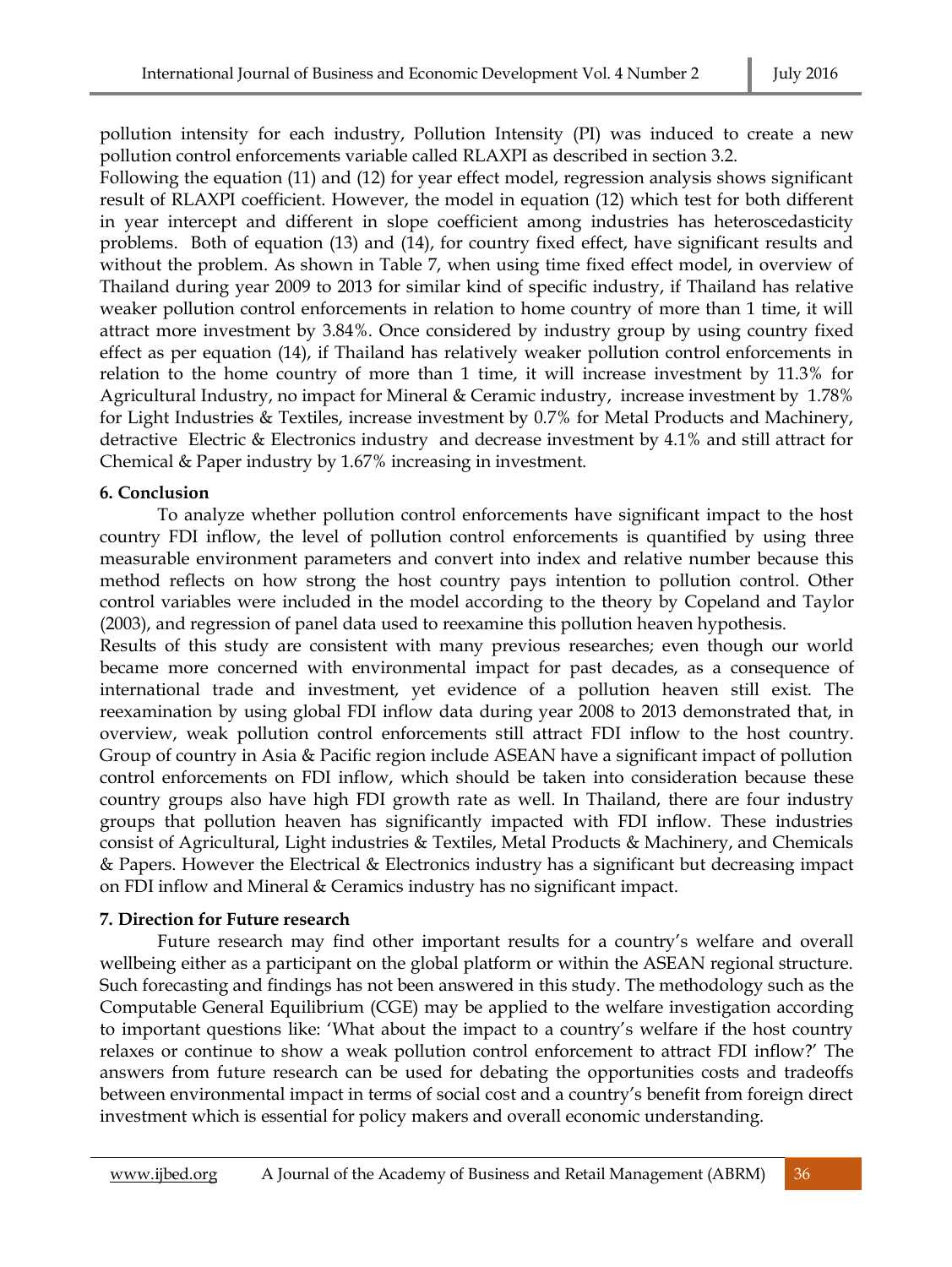|                                                                                            | Global             |                                                 |                     |                     | for ASEAN countries   |                       |                    |                       |
|--------------------------------------------------------------------------------------------|--------------------|-------------------------------------------------|---------------------|---------------------|-----------------------|-----------------------|--------------------|-----------------------|
|                                                                                            | Equation (6)       |                                                 |                     |                     | Equation (6)          |                       |                    |                       |
| <b>VARIABLES</b>                                                                           | (6.1)              | (6.2)                                           | (6.3)               | (6)                 | (6.1)                 | (6.2)                 | (6.3)              | (6)                   |
|                                                                                            | log FDI            | log FDI                                         | log FDI             | log FDI             | log FDI               | log FDI               | log FDI            | log FDI               |
| <b>ILAX</b>                                                                                | $0.558***$         | $0.535***$                                      | $0.764***$          | $0.496**$           | $1.197**$             | 2.584***              | $1.920***$         | 3.788***              |
|                                                                                            | (0.105)            | (0.105)                                         | (0.130)             | (0.213)             | (0.591)               | (0.655)               | (0.602)            | (0.710)               |
| <b>YEAR 2009</b>                                                                           |                    | $-0.468**$                                      |                     | $-0.468$            |                       | $-0.0865$             |                    | 2.833**               |
|                                                                                            |                    | (0.209)                                         |                     | (0.484)             |                       | (0.325)               |                    | (1.037)               |
| <b>YEAR 2010</b>                                                                           |                    | $-0.701***$                                     |                     | $-0.688$            |                       | 0.526                 |                    | $2.463**$             |
|                                                                                            |                    | (0.210)                                         |                     | (0.486)             |                       | (0.351)               |                    | (0.941)               |
| <b>YEAR 2011</b>                                                                           |                    | $-0.367*$                                       |                     | $-0.384$            |                       | 0.637                 |                    | 3.044***              |
|                                                                                            |                    | (0.209)                                         |                     | (0.491)             |                       | (0.379)               |                    | (0.865)               |
| <b>YEAR 2012</b>                                                                           |                    | $-0.586***$                                     |                     | $-0.766$            |                       | $0.883**$             |                    | 3.054***              |
|                                                                                            |                    | (0.209)<br>$-0.507**$                           |                     | (0.485)             |                       | (0.378)<br>$0.920**$  |                    | (0.878)<br>3.059***   |
| <b>YEAR 2013</b>                                                                           |                    |                                                 |                     | $-0.680$            |                       |                       |                    |                       |
| ILAX x YEAR 2008                                                                           |                    | (0.213)                                         | $\Omega$            | (0.490)<br>$\Omega$ |                       | (0.345)               | $\Omega$           | (0.878)<br>$\Omega$   |
|                                                                                            |                    |                                                 | (0)                 | (0)                 |                       |                       | (0)                | (0)                   |
| ILAX x YEAR 2009                                                                           |                    |                                                 | $-0.254**$          | $-0.00121$          |                       |                       | $-0.293$           | $-2.110***$           |
|                                                                                            |                    |                                                 | (0.127)             | (0.294)             |                       |                       | (0.229)            | (0.685)               |
| ILAX x YEAR 2010                                                                           |                    |                                                 | $-0.380***$         | $-0.00821$          |                       |                       | 0.104              | $-1.424**$            |
|                                                                                            |                    |                                                 | (0.127)             | (0.294)             |                       |                       | (0.252)            | (0.635)               |
| ILAX x YEAR 2011                                                                           |                    |                                                 | $-0.191$            | 0.0106              |                       |                       | 0.0924             | $-1.824***$           |
|                                                                                            |                    |                                                 | (0.128)             | (0.300)             |                       |                       | (0.277)            | (0.612)               |
| ILAX x YEAR 2012                                                                           |                    |                                                 | $-0.296**$          | 0.120               |                       |                       | 0.292              | $-1.627**$            |
|                                                                                            |                    |                                                 | (0.127)             | (0.294)             |                       |                       | (0.276)            | (0.612)               |
| ILAX x YEAR 2013                                                                           |                    |                                                 | $-0.251*$           | 0.115               |                       |                       | 0.390              | $-1.578**$            |
|                                                                                            |                    |                                                 | (0.128)             | (0.295)             |                       |                       | (0.252)            | (0.615)               |
| <b>IENVITAX</b>                                                                            | $0.0514***$        | $0.0571***$                                     | $0.0567***$         | $0.0571***$         | $-0.0814*$            | $-0.0558$             | $-0.0546$          | $-0.0898*$            |
|                                                                                            | (0.00964)          | (0.00976)                                       | (0.00979)           | (0.00980)           | (0.0411)              | (0.0430)              | (0.0414)           | (0.0465)              |
| Ir                                                                                         | $-0.0149$          | 0.0108                                          | 0.00699             | 0.0114              | 0.0104                | $-0.115$              | 0.0180             | $-0.166$              |
|                                                                                            | (0.0340)           | (0.0350)                                        | (0.0349)            | (0.0351)            | (0.141)               | (0.162)               | (0.161)            | (0.152)               |
| Iw                                                                                         | 1.828***           | 1.861***                                        | 1.858***            | 1.861***            | 0.638                 | $-1.079$              | $-0.129$           | $-0.398$              |
|                                                                                            | (0.162)            | (0.162)                                         | (0.162)             | (0.163)             | (1.319)               | (1.368)               | (1.348)            | (1.378)               |
| <b>ITAFF</b>                                                                               | $-0.116***$        | $-0.111***$                                     | $-0.112***$         | $-0.112***$         | 0.281                 | $-0.245$              | $-0.00635$         | $-0.0782$             |
|                                                                                            | (0.0374)           | (0.0374)                                        | (0.0374)            | (0.0375)            | (0.293)               | (0.333)               | (0.333)            | (0.315)               |
| <b>IBUSET</b>                                                                              | $-0.007***$        | $-0.008***$                                     | $-0.007***$         | $-0.008***$         | $-0.0069**$           | 0.000667              | $-0.00223$         | $-0.00113$            |
| <b>IEXCOST</b>                                                                             | (0.00095)<br>0.106 | (0.00101)<br>0.0639                             | (0.00100)<br>0.0798 | (0.00101)<br>0.0623 | (0.00295)<br>$-1.525$ | (0.00330)<br>$-0.678$ | (0.00335)<br>0.204 | (0.00307)<br>$-0.461$ |
|                                                                                            | (0.204)            | (0.207)                                         | (0.207)             | (0.208)             | (2.320)               | (2.768)               | (2.866)            | (2.525)               |
| <b>IIMCOST</b>                                                                             | $-0.211$           | $-0.179$                                        | $-0.195$            | $-0.179$            | $-1.166$              | $-1.219$              | $-2.591$           | $-1.800$              |
|                                                                                            | (0.192)            | (0.197)                                         | (0.196)             | (0.197)             | (2.546)               | (3.139)               | (3.241)            | (2.862)               |
| <b>IROAD</b>                                                                               | $-0.0245$          | $-0.0268$                                       | $-0.0264$           | $-0.0269$           | $0.545***$            | $0.731***$            | $0.593***$         | $0.713***$            |
|                                                                                            | (0.0285)           | (0.0284)                                        | (0.0284)            | (0.0285)            | (0.176)               | (0.175)               | (0.178)            | (0.162)               |
| IENERGY                                                                                    | $-1.958***$        | $-1.960***$                                     | -1.941***           | $-1.967***$         | 10.64                 | 8.418                 | 5.575              | 13.09*                |
|                                                                                            | (0.530)            | (0.528)                                         | (0.529)             | (0.530)             | (6.944)               | (7.319)               | (7.225)            | (7.382)               |
| <b>IWATER</b>                                                                              | $1.771***$         | $1.796***$                                      | 1.789***            | 1.799***            | 0.775                 | $-0.401$              | 0.626              | $-0.0335$             |
|                                                                                            | (0.486)            | (0.484)                                         | (0.485)             | (0.485)             | (2.272)               | (2.243)               | (2.299)            | (2.086)               |
| <b>IGDP</b>                                                                                | 7.183***           | $7.227***$                                      | $7.211***$          | 7.229***            | $-32.24$              | $-45.10$              | $-14.57$           | $-78.54$              |
|                                                                                            | (0.859)            | (0.856)                                         | (0.857)             | (0.858)             | (48.88)               | (54.66)               | (53.58)            | (55.16)               |
| Constant                                                                                   | 5.724***           | $6.088***$                                      | 5.660***            | $6.148***$          | $7.411***$            | $6.183***$            | $6.491***$         | 4.796***              |
|                                                                                            | (0.256)            | (0.280)                                         | (0.257)             | (0.397)             | (1.121)               | (1.035)               | (1.090)            | (1.055)               |
| Observations                                                                               | 1,021              | 1,021                                           | 1,021               | 1,021               | 54                    | 54                    | 54                 | 54                    |
| R-squared                                                                                  | 0.399              | 0.407                                           | 0.405               | 0.407               | 0.914                 | 0.944                 | 0.939              | 0.961                 |
| Breusch-Pagan /                                                                            |                    | Cook-Weisberg test for heteroscedasticity test. |                     |                     |                       |                       |                    |                       |
| Chi Square                                                                                 | 0.2432             | 0.3188                                          | 0.4417              | 0.282               | 0.0397                | 0.2857                | 0.0775             | 0.9099                |
| Ho: Constant variance                                                                      | Do<br>not          | Do<br>not                                       | Do<br>not           | Do<br>not           | Reject                | Do<br>not             | Reject             | Do<br>not             |
|                                                                                            | Reject             | Reject                                          | Reject              | Reject              |                       | Reject                |                    | Reject                |
| <b>AIC</b>                                                                                 | 4160.547           | 4157.376                                        | 4160.422            | 4166.948            | 97.41266              | 83.67131              | 88.55893           | 74.75621              |
| Table 4: Effect of pollution control enforcements on FDI inflow for Global and ASEAN level |                    |                                                 |                     |                     |                       |                       |                    |                       |

| <b>VARIABLE</b> | Country group by Region |        |       |        |     |  | Income Level<br>Country group by |      |       |       |     |  |
|-----------------|-------------------------|--------|-------|--------|-----|--|----------------------------------|------|-------|-------|-----|--|
|                 | East                    | Europe | Latin | Middle | Sub |  | High                             | High | ∪pper | Lower | LOW |  |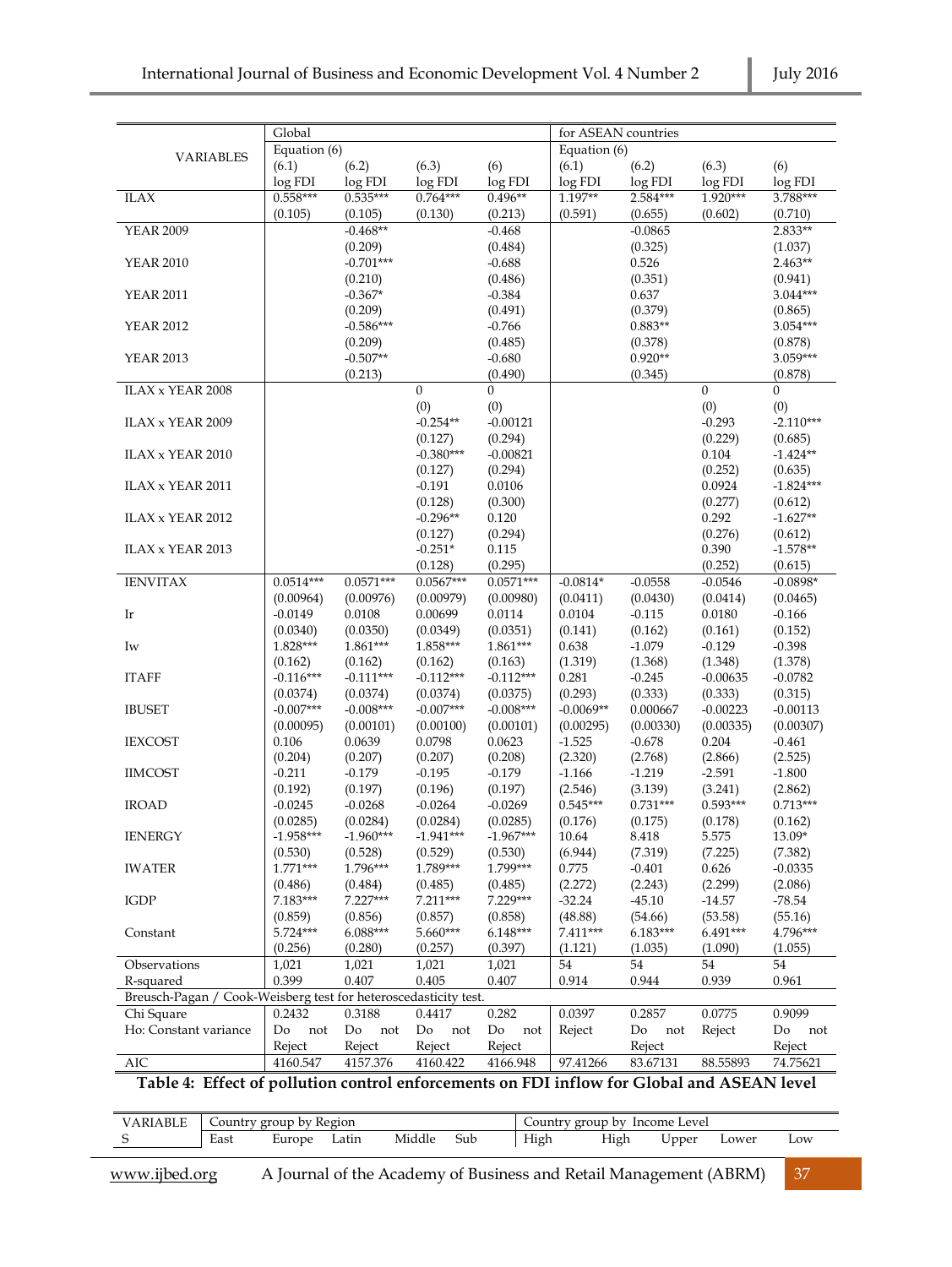|                  | Asia &     | &               | Americ                                          | East &          | Sahara      | Income      | Income      | Middle     | Middle      | Income     |
|------------------|------------|-----------------|-------------------------------------------------|-----------------|-------------|-------------|-------------|------------|-------------|------------|
|                  | Pacific    | Central<br>Asia | $\mathbf{a}$                                    | North<br>Africa | Africa      | <b>OECD</b> | nonOE<br>CD | Income     | Income      |            |
|                  | log FDI    | log             | log FDI                                         | log FDI         | log FDI     | log FDI     | log         | log        | log FDI     | log        |
|                  |            | <b>FDI</b>      |                                                 |                 |             |             | <b>FDI</b>  | <b>FDI</b> |             | <b>FDI</b> |
| <b>ILAX</b>      | $2.610***$ | 0.101           | $-0.603$                                        | $-0.0784$       | $0.522*$    | $-1.025$    | $-0.0185$   | $0.283*$   | $0.768***$  | 0.494      |
|                  | (0.502)    | (0.146)         | (0.394)                                         | (0.269)         | (0.271)     | (0.713)     | (0.175)     | (0.159)    | (0.149)     | (0.445)    |
| <b>YEAR 2009</b> | $-0.940$   | $-0.101$        | $-0.455$                                        | $-0.273$        | $-0.603*$   | $-0.280$    | $-0.567$    | $-0.509*$  | $-0.511$    | $-0.640$   |
|                  | (0.718)    | (0.260)         | (0.309)                                         | (0.319)         | (0.334)     | (0.319)     | (0.356)     | (0.293)    | (0.325)     | (0.408)    |
| <b>YEAR 2010</b> | $-1.114$   | $-0.445*$       | $-0.634**$                                      | $-0.514$        | $-1.068***$ | $-0.625*$   | $-0.295$    | $-0.485*$  | $-0.879**$  | $-0.843*$  |
|                  | (0.738)    | (0.261)         | (0.301)                                         | (0.323)         | (0.357)     | (0.329)     | (0.334)     | (0.293)    | (0.344)     | (0.450)    |
| <b>YEAR 2011</b> | $-0.999$   | 0.00349         | $-0.488*$                                       | $-0.388$        | $-0.652*$   | $-0.0115$   | $-0.0411$   | $-0.275$   | $-0.744**$  | $-0.316$   |
|                  | (0.747)    | (0.258)         | (0.288)                                         | (0.314)         | (0.360)     | (0.322)     | (0.328)     | (0.288)    | (0.345)     | (0.445)    |
| <b>YEAR 2012</b> | $-1.170$   | $-0.349$        | $-0.389$                                        | $-0.86***$      | $-0.895**$  | $-0.361$    | $-0.369$    | $-0.355$   | $-0.844**$  | $-0.529$   |
|                  | (0.710)    | (0.262)         | (0.297)                                         | (0.305)         | (0.364)     | (0.327)     | (0.322)     | (0.293)    | (0.334)     | (0.456)    |
| <b>YEAR 2013</b> | $-1.057$   | $-0.376$        | $-0.203$                                        | $-0.578*$       | $-0.913**$  | $-0.203$    | $-0.123$    | $-0.241$   | $-0.929***$ | $-0.610$   |
|                  | (0.724)    | (0.290)         | (0.310)                                         | (0.319)         | (0.369)     | (0.379)     | (0.330)     | (0.304)    | (0.334)     | (0.459)    |
| <b>IENVITAX</b>  | $0.121***$ | $0.050**$       | $0.122***$                                      | 0.00353         | $0.0791***$ | $0.230***$  | $0.0228*$   | 0.0283     | $0.0550***$ | $0.091**$  |
|                  | (0.0421)   | (0.021)         | (0.0339)                                        | (0.0177)        | (0.0147)    | (0.0698)    | (0.013)     | (0.017)    | (0.0172)    | (0.043)    |
| Ir               | 0.0729     | $-0.19***$      | $-0.17***$                                      | $-0.47***$      | $0.0865*$   | $-0.474***$ | $-0.0236$   | 0.0268     | $-0.0787$   | $0.19***$  |
|                  | (0.223)    | (0.064)         | (0.0509)                                        | (0.139)         | (0.0479)    | (0.129)     | (0.167)     | (0.055)    | (0.0679)    | (0.052)    |
| Iw               | $4.182***$ | $0.63***$       | 6.826***                                        | $-1.141**$      | $-2.753$    | $-0.191$    | $0.806*$    | $-0.661$   | $-4.814**$  | 1.581      |
|                  | (0.715)    | (0.154)         | (1.751)                                         | (0.472)         | (1.676)     | (0.246)     | (0.420)     | (1.028)    | (2.073)     | (4.437)    |
| <b>ITAFF</b>     | $0.621**$  | $-0.306*$       | 0.0259                                          | $-0.18***$      | 0.0327      | $0.848***$  | $0.15***$   | $-0.0607$  | 0.0880      | 0.0555     |
|                  | (0.254)    | (0.169)         | (0.0523)                                        | (0.0499)        | (0.103)     | (0.241)     | (0.055)     | (0.051)    | (0.0726)    | (0.120)    |
| <b>IBUSET</b>    | $-0.0104$  | $-0.017*$       | $-0.01***$                                      | $-0.004**$      | $-0.007***$ | $-0.00283$  | $0.016**$   | $-0.003$   | $-0.009***$ | $-0.003*$  |
|                  | (0.0065)   | (0.01)          | (0.0019)                                        | (0.0017)        | (0.00125)   | (0.0197)    | (0.008)     | (0.003)    | (0.00234)   | (0.001)    |
| <b>IEXCOST</b>   | $-1.747$   | $-0.0210$       | $2.561***$                                      | $-0.261$        | 0.335       | 1.975       | 0.626       | $0.888**$  | $-0.794**$  | 0.232      |
|                  | (3.024)    | (0.530)         | (0.549)                                         | (0.484)         | (0.253)     | (1.609)     | (0.682)     | (0.418)    | (0.359)     | (0.267)    |
| <b>IIMCOST</b>   | $-0.682$   | 0.0105          | $-1.281**$                                      | 0.522           | $-0.256$    | $-1.200$    | $-2.27***$  | $-1.18**$  | 0.423       | $-0.326$   |
|                  | (3.734)    | (0.552)         | (0.550)                                         | (0.630)         | (0.224)     | (1.909)     | (0.768)     | (0.462)    | (0.315)     | (0.253)    |
| <b>IROAD</b>     | 0.0840     | $0.33***$       | $-0.65***$                                      | $-0.18***$      | $0.679*$    | $0.419***$  | $-0.0256$   | $-0.72***$ | $-0.561**$  | $-4.46***$ |
|                  | (0.0550)   | (0.069)         | (0.170)                                         | (0.0283)        | (0.404)     | (0.0825)    | (0.020)     | (0.155)    | (0.238)     | (0.779)    |
| <b>IENERGY</b>   | $-4.614**$ | $3.64***$       | $-42.5***$                                      | $-11.4***$      | $-11.46$    | $6.229***$  | $-14.9***$  | $-6.86***$ | $-23.45***$ | $-172***$  |
|                  | (1.824)    | (0.824)         | (6.297)                                         | (3.907)         | (8.305)     | (1.929)     | (2.823)     | (1.050)    | (2.823)     | (51.04)    |
| <b>IWATER</b>    | 0.310      | 9.32***         | 4.819                                           | 7.082***        | $-2.346$    | $-8.925***$ | $11.6***$   | $-4.06***$ | $-11.22***$ | 6.405      |
|                  | (2.327)    | (2.523)         | (3.839)                                         | (2.448)         | (4.159)     | (2.407)     | (2.831)     | (1.541)    | (1.248)     | (5.368)    |
| <b>IGDP</b>      | 11.19***   | $6.86***$       | 102.8***                                        | $163.1***$      | 293.4***    | $6.280***$  | 2267***     | $61.2***$  | 324.6***    | $2.41***$  |
|                  | (3.777)    | (1.804)         | (13.30)                                         | (34.99)         | (64.86)     | (1.945)     | (19.74)     | (3.897)    | (23.83)     | (343.7)    |
|                  |            |                 |                                                 |                 |             |             |             |            |             |            |
| Constant         | $2.400**$  | $7.36***$       | $6.377***$                                      | $9.625***$      | 4.756***    | $8.404***$  | $7.25***$   | 7.93***    | $7.122***$  | $3.87***$  |
|                  | (1.059)    | (0.367)         | (0.847)                                         | (0.780)         | (0.612)     | (1.006)     | (0.643)     | (0.490)    | (0.493)     | (0.870)    |
| Observation      | 164        | 267             | 167                                             | 105             | 254         | 169         | 139         | 277        | 256         | 180        |
| S                |            |                 |                                                 |                 |             |             |             |            |             |            |
| R-squared        | 0.516      | 0.601           | 0.757                                           | 0.755           | 0.395       | 0.517       | 0.772       | 0.650      | 0.639       | 0.380      |
| Breusch-Pagan /  |            |                 | Cook-Weisberg test for heteroskedasticity test. |                 |             |             |             |            |             |            |
| Chi Square       | 1.38       | 0.00            | 1.35                                            | 27.37           | 7.08        | 13.52       | 10.57       | 4.84       | 0.03        | 6.71       |
| Ho:              | Do not     | Do not          | Do not                                          | Reject          | Reject      | Reject      | Reject      | Reject     | Do<br>not   | Reject     |
| Constant         | Reject     | Reject          | Reject                                          |                 |             |             |             |            | Reject      |            |
| variance         |            |                 |                                                 |                 |             |             |             |            |             |            |

**Table 5: Effect of pollution control enforcements on FDI inflow for Global level by region and income level group of country**

|                  |                         | By individual country in ASEAN |                         |                            |                      |                        |                   |                         |                 |                        |  |  |  |
|------------------|-------------------------|--------------------------------|-------------------------|----------------------------|----------------------|------------------------|-------------------|-------------------------|-----------------|------------------------|--|--|--|
| <b>VARIABLES</b> | Thailan<br>d<br>log FDI | Indone<br>sia<br>log FDI       | Malays<br>ia<br>log FDI | Philippi<br>nes<br>log FDI | Singap<br>ore<br>log | Vietna<br>m<br>log FDI | Brunei<br>log FDI | Cambo<br>dia<br>log FDI | Laos<br>log FDI | Myan<br>mar<br>log FDI |  |  |  |
|                  |                         |                                |                         |                            | FDI                  |                        |                   |                         |                 |                        |  |  |  |
| <b>RLAX</b>      | 0.838                   | $-1.027$                       | 2.950                   | $-0.557$                   | $-2.964*$            | $-2.95***$             | 16.45             | 0.253                   | $-8.211*$       | $-1.885$               |  |  |  |
|                  | (0.684)                 | (0.945)                        | (1.910)                 | (1.879)                    | (1.658)              | (0.727)                | (8.960)           | (1.024)                 | (4.240)         | (3.282)                |  |  |  |
| <b>YEAR 2009</b> | 0.783                   | 1.330                          | 2.842                   | $-2.316$                   | $-0.215$             |                        |                   | 0.122                   | $-1.056$        | $-2.327$               |  |  |  |

www.ijbed.org A Journal of the Academy of Business and Retail Management (ABRM) 38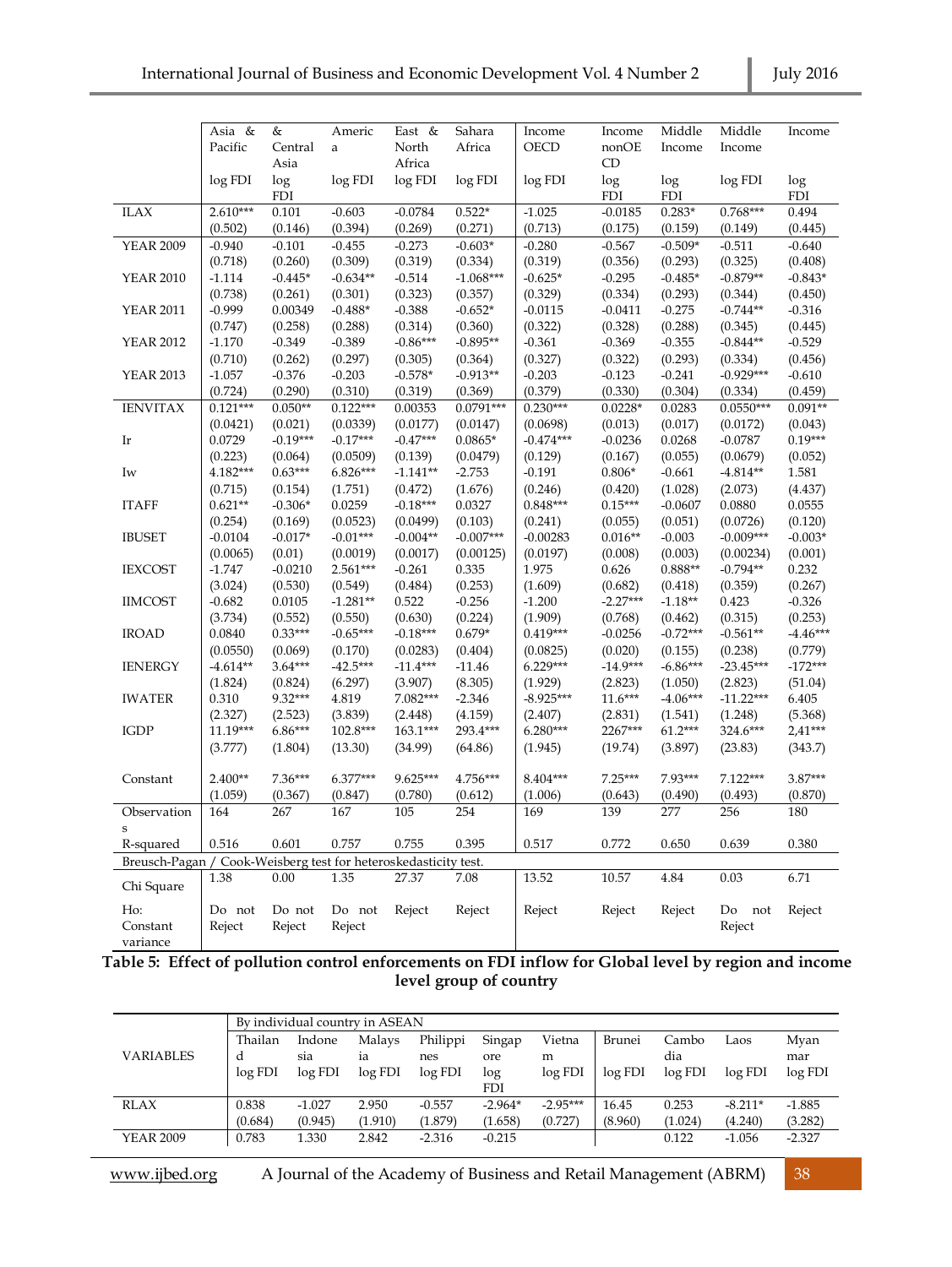| <b>YEAR 2010</b><br><b>YEAR 2011</b><br><b>YEAR 2012</b><br><b>YEAR 2013</b>  | (1.409)<br>1.073<br>(1.537)<br>0.785<br>(1.458)<br>1.668<br>(1.407) | (1.804)<br>1.485<br>(1.777)<br>1.412<br>(1.763)<br>1.443<br>(1.730) | (2.257)<br>4.483**<br>(1.871)<br>1.172<br>(1.838)<br>2.384<br>(1.801) | (2.169)<br>0.202<br>(2.101)<br>1.383<br>(2.123)<br>0.915<br>(2.432) | (1.400)<br>0.655<br>(1.368)<br>1.160<br>(1.407) | $-1.455$<br>(1.181)    | 13.69**<br>(4.444)<br>14.92**<br>(4.523) | (1.049)<br>$-0.235$<br>(1.060)<br>0.330<br>(1.067)<br>0.920<br>(1.096) | (2.125)<br>$-0.241$<br>(2.071)<br>0.803<br>(2.152)<br>2.066<br>(2.271) | (3.096)<br>$-1.484$<br>(4.043)<br>$-6.903**$<br>(3.273)<br>0.648<br>(3.600) |
|-------------------------------------------------------------------------------|---------------------------------------------------------------------|---------------------------------------------------------------------|-----------------------------------------------------------------------|---------------------------------------------------------------------|-------------------------------------------------|------------------------|------------------------------------------|------------------------------------------------------------------------|------------------------------------------------------------------------|-----------------------------------------------------------------------------|
| RLAX x YEAR                                                                   | $\theta$                                                            | $\mathbf{0}$                                                        | $\boldsymbol{0}$                                                      | $\boldsymbol{0}$                                                    | $\boldsymbol{0}$                                |                        | $\mathbf{0}$                             | $\boldsymbol{0}$                                                       | $\boldsymbol{0}$                                                       | $\boldsymbol{0}$                                                            |
| 2008                                                                          | (0)                                                                 | (0)                                                                 | (0)                                                                   | (0)                                                                 | (0)                                             |                        | (0)                                      | (0)                                                                    | (0)                                                                    | (0)                                                                         |
| RLAX x YEAR                                                                   | $-0.590$                                                            | $-1.274$                                                            | $-1.918$                                                              | 2.516                                                               | 1.431                                           |                        |                                          | $-0.760$                                                               | $-0.734$                                                               | $-0.246$                                                                    |
| 2009                                                                          |                                                                     |                                                                     |                                                                       |                                                                     |                                                 |                        |                                          |                                                                        |                                                                        |                                                                             |
|                                                                               | (0.807)                                                             | (1.110)                                                             | (1.473)                                                               | (2.135)                                                             | (1.961)                                         |                        |                                          | (1.020)                                                                | (2.704)                                                                | (3.751)                                                                     |
| RLAX x YEAR                                                                   | $-0.470$                                                            | $-0.827$                                                            | $-2.704**$                                                            | 1.034                                                               | 0.554                                           |                        | $-11.64**$                               | $-0.0820$                                                              | $-3.062$                                                               | $-1.913$                                                                    |
| 2010                                                                          |                                                                     |                                                                     |                                                                       |                                                                     |                                                 |                        |                                          |                                                                        |                                                                        |                                                                             |
|                                                                               | (0.862)                                                             | (1.102)                                                             | (1.202)                                                               | (1.886)                                                             | (1.953)                                         |                        | (4.373)                                  | (1.029)                                                                | (2.742)                                                                | (3.757)                                                                     |
| RLAX x YEAR                                                                   | $-0.276$                                                            | $-0.967$                                                            | $-0.529$                                                              | $-0.00078$                                                          | 0.171                                           | $\boldsymbol{0}$       | $-12.12**$                               | $-0.614$                                                               | $-2.969$                                                               | 3.455                                                                       |
| 2011                                                                          | (0.814)                                                             | (1.079)                                                             | (1.188)                                                               | (1.925)                                                             | (1.951)                                         | (0)                    |                                          | (1.022)                                                                | (2.938)                                                                | (2.986)                                                                     |
|                                                                               |                                                                     |                                                                     |                                                                       |                                                                     |                                                 |                        |                                          |                                                                        |                                                                        |                                                                             |
| RLAX x YEAR                                                                   | $-0.798$                                                            | $-0.785$                                                            | $-1.744$                                                              | 0.581                                                               |                                                 | 0.441                  |                                          | $-0.739$                                                               | $-4.004$                                                               | -4.184                                                                      |
| 2012                                                                          | (0.821)                                                             | (1.064)                                                             | (1.128)                                                               | (2.218)                                                             |                                                 | (0.728)                |                                          | (1.037)                                                                | (3.085)                                                                | (4.459)                                                                     |
|                                                                               |                                                                     |                                                                     |                                                                       |                                                                     |                                                 |                        |                                          |                                                                        |                                                                        |                                                                             |
| RLAX x YEAR<br>2013                                                           |                                                                     |                                                                     |                                                                       |                                                                     |                                                 |                        |                                          |                                                                        |                                                                        |                                                                             |
| <b>RENVITAX</b>                                                               | 0.141                                                               | $-0.0040$                                                           | $-0.0838$                                                             | 0.132                                                               | 0.0107                                          | $0.279***$             | $-0.0012$                                | 0.00929                                                                | 0.393                                                                  | $-0.0426$                                                                   |
|                                                                               | (0.0862)                                                            | (0.0484)                                                            | (0.0563)                                                              | (0.144)                                                             | (0.025)                                         | (0.0694)               | (0.0922)                                 | (0.0447)                                                               | (0.327)                                                                | (0.185)                                                                     |
| Rr                                                                            | 0.187                                                               | $0.182***$                                                          | $0.311***$                                                            | 0.253                                                               | 0.185                                           | 0.0639                 | 0.501                                    | 0.0387                                                                 | $-0.110$                                                               | 0.136                                                                       |
| Rw                                                                            | (0.121)<br>$-0.62***$                                               | (0.0455)<br>$-3.94***$                                              | (0.106)<br>$-1.216*$                                                  | (0.160)<br>$-6.013**$                                               | (0.116)<br>$-0.06***$                           | (0.0393)<br>$-2.62***$ | (0.277)<br>$-0.115$                      | (0.0234)<br>0.327                                                      | (0.338)<br>$-2.492$                                                    | (0.108)<br>0.706                                                            |
|                                                                               | (0.206)                                                             | (0.805)                                                             | (0.615)                                                               | (2.356)                                                             | (0.023)                                         | (0.746)                | (0.284)                                  | (0.799)                                                                | (2.202)                                                                | (3.644)                                                                     |
| <b>RTAFF</b>                                                                  | $0.0203*$                                                           | $0.116***$                                                          | 0.0294                                                                | $-0.00032$                                                          | 4.443                                           | $0.063***$             | 0.170                                    | $-0.0085$                                                              | 0.555                                                                  | 0.0120                                                                      |
| <b>RBUSET</b>                                                                 | (0.0120)<br>$-0.0394$                                               | (0.0275)<br>$-0.0074$                                               | (0.0397)<br>$-0.035**$                                                | (0.0299)<br>0.00202                                                 | (17.61)<br>$-0.0542$                            | (0.0194)<br>$-0.0088$  | (1.114)<br>$-0.152$                      | (0.0065)<br>$-0.0004$                                                  | (0.436)<br>$-0.455$                                                    | (0.0929)<br>$-0.0012$                                                       |
|                                                                               | (0.0266)                                                            | (0.0047)                                                            | (0.0146)                                                              | (0.0180)                                                            | (0.240)                                         | (0.0229)               | (0.186)                                  | (0.0013)                                                               | (0.332)                                                                | (0.0064)                                                                    |
| <b>REXCOST</b>                                                                | $-2.388$                                                            | $6.478*$                                                            | $13.42*$                                                              | 13.96***                                                            | 1.150                                           | 3.936                  | 2.947                                    | 3.355*                                                                 | $-3.210*$                                                              | $-5.253$                                                                    |
|                                                                               | (2.173)                                                             | (3.723)                                                             | (6.942)                                                               | (4.189)                                                             | (4.618)                                         | (2.544)                | (20.10)                                  | (1.786)                                                                | (1.633)                                                                | (4.399)                                                                     |
| <b>RIMCOST</b>                                                                | $3.165*$<br>(1.734)                                                 | $-6.395*$<br>(3.684)                                                | $-13.71*$<br>(7.165)                                                  | $-11.7***$<br>(3.598)                                               | $-1.414$<br>(4.604)                             | $-0.386$<br>(2.538)    | $-15.11$<br>(14.30)                      | $-0.763$<br>(1.471)                                                    | 2.579**<br>(1.208)                                                     | 5.643<br>(4.237)                                                            |
| <b>RROAD</b>                                                                  | $-0.0979$                                                           | 0.613                                                               | 0.00828                                                               | $-0.0843$                                                           | 0.00412                                         | 0.135                  | $-0.681$                                 | $0.266*$                                                               | $6.330**$                                                              | $-1.593$                                                                    |
|                                                                               | (0.119)                                                             | (0.374)                                                             | (0.165)                                                               | (0.103)                                                             | (0.021)                                         | (0.129)                | (0.689)                                  | (0.147)                                                                | (2.687)                                                                | (2.364)                                                                     |
| <b>RENERGY</b>                                                                | 0.00070                                                             | $0.0005*$                                                           | $-0.0004$                                                             | 0.00380                                                             | 0.0809                                          | $0.005***$             | 0.00752                                  | 0.00624                                                                | 0.0267                                                                 | 0.0104                                                                      |
| <b>RWATER</b>                                                                 | (0.0010)<br>$-0.0014$                                               | (0.0002)<br>0.00027                                                 | (0.0017)<br>0.00172                                                   | (0.0039)<br>0.00418                                                 | (0.115)<br>0.679                                | (0.001)<br>$-0.0003$   | (0.206)                                  | (0.0114)<br>$-0.0077$                                                  | (0.0219)<br>$-2.030$                                                   | (0.0099)<br>$-0.0056$                                                       |
|                                                                               | (0.0013)                                                            | (0.0007)                                                            | (0.0094)                                                              | (0.0032)                                                            | (0.513)                                         | (0.0002)               |                                          | (0.0084)                                                               | (2.108)                                                                | (0.0085)                                                                    |
| <b>RGDP</b>                                                                   | 0.00337                                                             | 0.00389                                                             | $-0.0112$                                                             | 0.00599                                                             | $-0.27**$                                       | $0.024***$             | 288.9*                                   | $-0.18***$                                                             | 96.20                                                                  |                                                                             |
|                                                                               | (0.0029)                                                            | (0.0144)                                                            | (0.0206)                                                              | (0.0481)                                                            | (0.102)<br>7.39***                              | (0.0079)<br>3.986***   | (153.9)                                  | (0.0625)                                                               | (71.66)                                                                |                                                                             |
| Constant                                                                      | 0.841<br>(1.308)                                                    | 4.811***<br>(1.714)                                                 | 1.446<br>(3.657)                                                      | 0.440<br>(2.527)                                                    | (1.717)                                         | (1.307)                | $-8.692$<br>(7.054)                      | 0.0773<br>(1.402)                                                      | $9.152*$<br>(4.617)                                                    | 8.141**<br>(3.267)                                                          |
| Observations                                                                  | 168                                                                 | 111                                                                 | 66                                                                    | 75                                                                  | 87                                              | 70                     | 25                                       | 111                                                                    | 36                                                                     | 40                                                                          |
| R-squared                                                                     | 0.288                                                               | 0.497                                                               | 0.625                                                                 | 0.482                                                               | 0.453                                           | 0.641                  | 0.924                                    | 0.440                                                                  | 0.772                                                                  | 0.601                                                                       |
| Breusch-Pagan / Cook-Weisberg test for heteroskedasticity test.<br>Chi Square | 2.07                                                                | 0.01                                                                | 4.76                                                                  | 0.07                                                                | $1.8\,$                                         | 1.75                   | 0.01                                     | 0.16                                                                   | 0.22                                                                   | 1.78                                                                        |
| Ho:<br>Constant                                                               | Do not                                                              | Do not                                                              | Reject                                                                | Do not                                                              | Do not                                          | Do not                 | Do not                                   | Do not                                                                 | $\mathbf{o}$<br>not                                                    | Do not                                                                      |
| variance                                                                      | Reject                                                              | Reject                                                              |                                                                       | Reject                                                              | Reject                                          | Reject                 | Reject                                   | Reject                                                                 | Reject                                                                 | Reject                                                                      |

**Table 6: Effect of pollution control enforcements on FDI inflow for countries in ASEAN**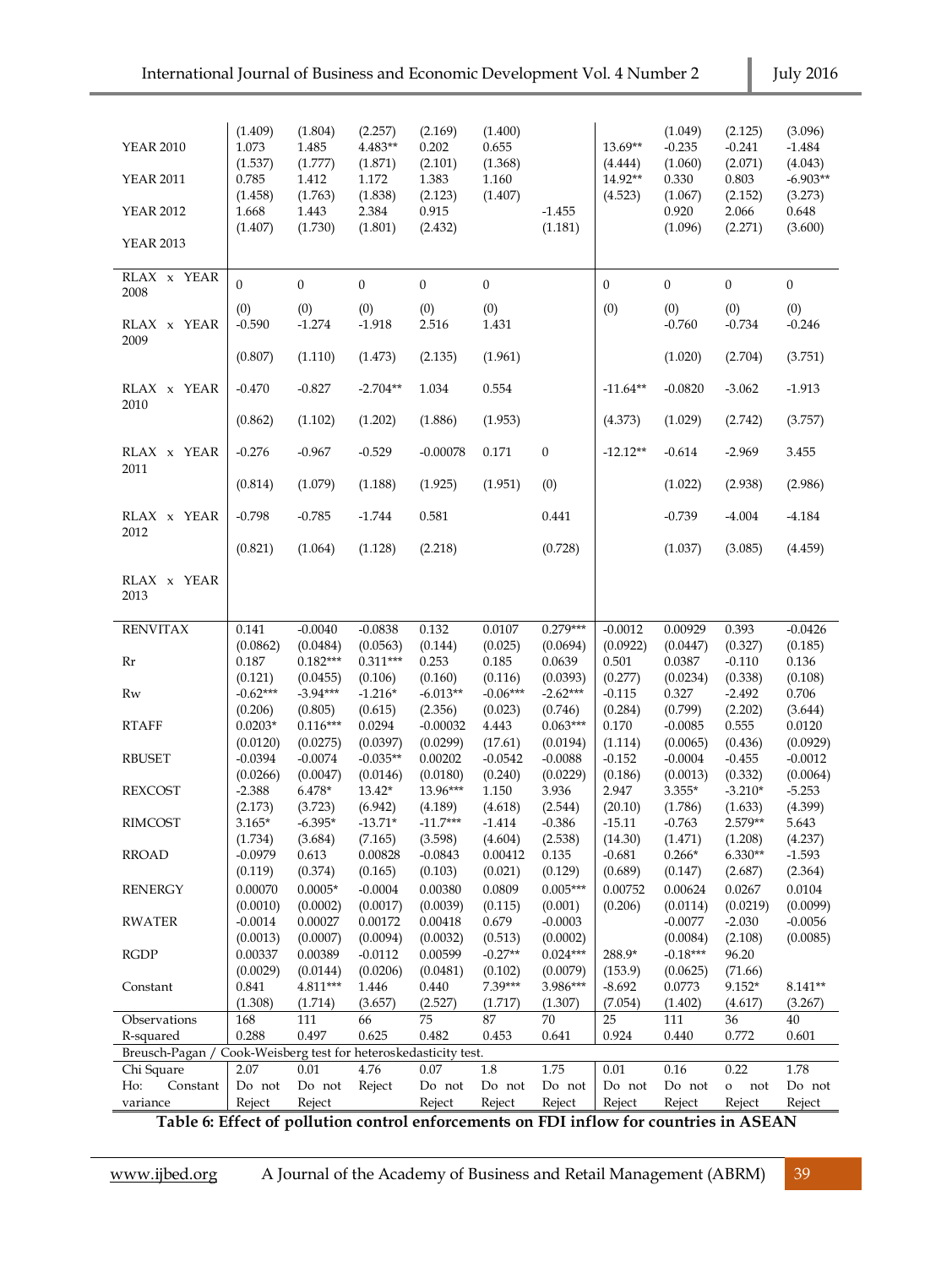|                                                                    | Time Fixed Effect     |                    | Country Fixed Effect   |                        |  |
|--------------------------------------------------------------------|-----------------------|--------------------|------------------------|------------------------|--|
|                                                                    |                       |                    | Equation               |                        |  |
| <b>VARIABLES</b>                                                   | Equation (11)         | Equation (12)      | (13)                   | Equation (14)          |  |
|                                                                    | log FDI               | log FDI            | log FDI                | log FDI                |  |
| <b>RLAXPI</b>                                                      | $0.0384***$           | $0.0878***$        | $0.0424***$            | $0.113***$             |  |
|                                                                    | (0.0109)              | (0.0323)           | (0.0108)               | (0.0323)               |  |
| <b>YEAR 2010</b>                                                   | $0.315***$            | $0.326***$         |                        |                        |  |
|                                                                    | (0.105)               | (0.105)            |                        |                        |  |
| <b>YEAR 2011</b>                                                   | 0.0324                | 0.0551             |                        |                        |  |
|                                                                    | (0.114)               | (0.113)            |                        |                        |  |
| <b>YEAR 2012</b>                                                   | $0.560***$            | $0.571***$         |                        |                        |  |
|                                                                    | (0.101)               | (0.101)            |                        |                        |  |
| <b>YEAR 2013</b>                                                   | $0.516***$            | $0.532***$         |                        |                        |  |
|                                                                    | (0.103)               | (0.103)            |                        |                        |  |
| RLAXPI x IND1 (Agricultural)                                       |                       | $\boldsymbol{0}$   |                        | $\boldsymbol{0}$       |  |
|                                                                    |                       | (0)                |                        | (0)                    |  |
| RLAXPI x IND2 (Minerals and Ceramics)                              |                       | $-0.00278$         |                        | $-0.0228$              |  |
|                                                                    |                       | (0.0356)           |                        | (0.0355)               |  |
| RLAXPI x IND3 (Light Industries/Textiles)                          |                       | $-0.0747*$         |                        | $-0.0952**$            |  |
|                                                                    |                       | (0.0404)           |                        | (0.0403)               |  |
| RLAXPI x IND4 (Metal Products and Machinery)                       |                       | $-0.0859**$        |                        | $-0.106***$            |  |
|                                                                    |                       | (0.0346)           |                        | (0.0345)               |  |
| RLAXPI x IND5 (Electric and Electronic Products)                   |                       | $-0.172***$        |                        | $-0.154***$            |  |
|                                                                    |                       | (0.0427)           |                        | (0.0425)               |  |
| RLAXPI x IND6 (Chemicals and Paper)                                |                       | $-0.0753**$        |                        | $-0.0963***$           |  |
|                                                                    |                       | (0.0324)           |                        | (0.0324)               |  |
| <b>RENVITAX</b>                                                    | $0.0362**$            | $0.0380**$         | $-0.00570$             | $-0.00448$             |  |
|                                                                    | (0.0163)              | (0.0164)           | (0.0765)               | (0.0763)               |  |
| Rr                                                                 | 0.0285<br>(0.0193)    | 0.0295<br>(0.0192) | $0.313***$<br>(0.0662) | $0.317***$<br>(0.0660) |  |
| Rw                                                                 | $-0.187***$           | $-0.204***$        | $-0.326$               | $-0.319$               |  |
|                                                                    | (0.0678)              | (0.0677)           | (0.550)                | (0.548)                |  |
| <b>RTAFF</b>                                                       | $0.0109***$           | $0.0116***$        | $-0.142*$              | $-0.135$               |  |
|                                                                    | (0.00173)             | (0.00173)          | (0.0829)               | (0.0827)               |  |
| <b>RBUSET</b>                                                      | $-0.0354***$          | $-0.0344***$       | $-0.00134$             | $-0.00666$             |  |
|                                                                    | (0.00687)             | (0.00686)          | (0.0366)               | (0.0365)               |  |
| <b>REXCOST</b>                                                     | 5.668***              | 5.561***           | $-0.837$               | $-0.800$               |  |
|                                                                    | (0.767)               | (0.769)            | (1.130)                | (1.127)                |  |
| RIMCOST                                                            | $-4.352***$           | $-4.315***$        | 0.186                  | 0.132                  |  |
|                                                                    | (0.624)               | (0.625)            | (1.229)                | (1.225)                |  |
| <b>RROAD</b>                                                       | $-0.0630$             | $-0.0733$          | $-0.201$               | $-0.253$               |  |
|                                                                    | (0.0456)              | (0.0455)           | (1.804)                | (1.798)                |  |
| <b>RENERGY</b>                                                     | $0.000349**$          | $0.000439***$      | 0.00354                | 0.00259                |  |
|                                                                    | (0.000166)            | (0.000169)         | (0.00671)              | (0.00670)              |  |
| RWATER                                                             | $-0.000248$           | $-0.000257$        | $-0.000321$            | $-0.00231$             |  |
|                                                                    | (0.000196)            | (0.000195)         | (0.0301)               | (0.0300)               |  |
| <b>RGDP</b>                                                        | $-0.000464$           | $-0.000296$        | 0.0166                 | 0.0199                 |  |
|                                                                    | (0.000992)            | (0.000992)         | (0.0353)               | (0.0353)               |  |
| Constant                                                           | 3.316***              | 3.425***           | 5.317                  | 5.822                  |  |
|                                                                    | (0.193)               | (0.196)            | (13.35)                | (13.31)                |  |
| Observations                                                       | 3,285                 | 3,285              | 3,285                  | 3,285                  |  |
| R-squared                                                          | 0.121                 | 0.128              | 0.181                  | 0.187                  |  |
| Breusch-Pagan /<br>Cook-Weisberg test for heteroskedasticity test. |                       |                    |                        |                        |  |
| Chi Square<br>Ho: Constant variance                                | 1.64<br>Do not Reject | 3.03<br>Reject     | 2.44                   | 1.72<br>Do not Reject  |  |
|                                                                    |                       |                    | Do<br>not<br>Reject    |                        |  |
|                                                                    |                       |                    |                        |                        |  |

#### **Table 7: Effect of pollution control enforcements on FDI inflow in Thailand**

#### **References**

Chung, Sunghoon., 2014. Environmental Regulation and Foreign Direct Investement: Evidence from South Korea. Journal of Development Economics, 108, 222-236.